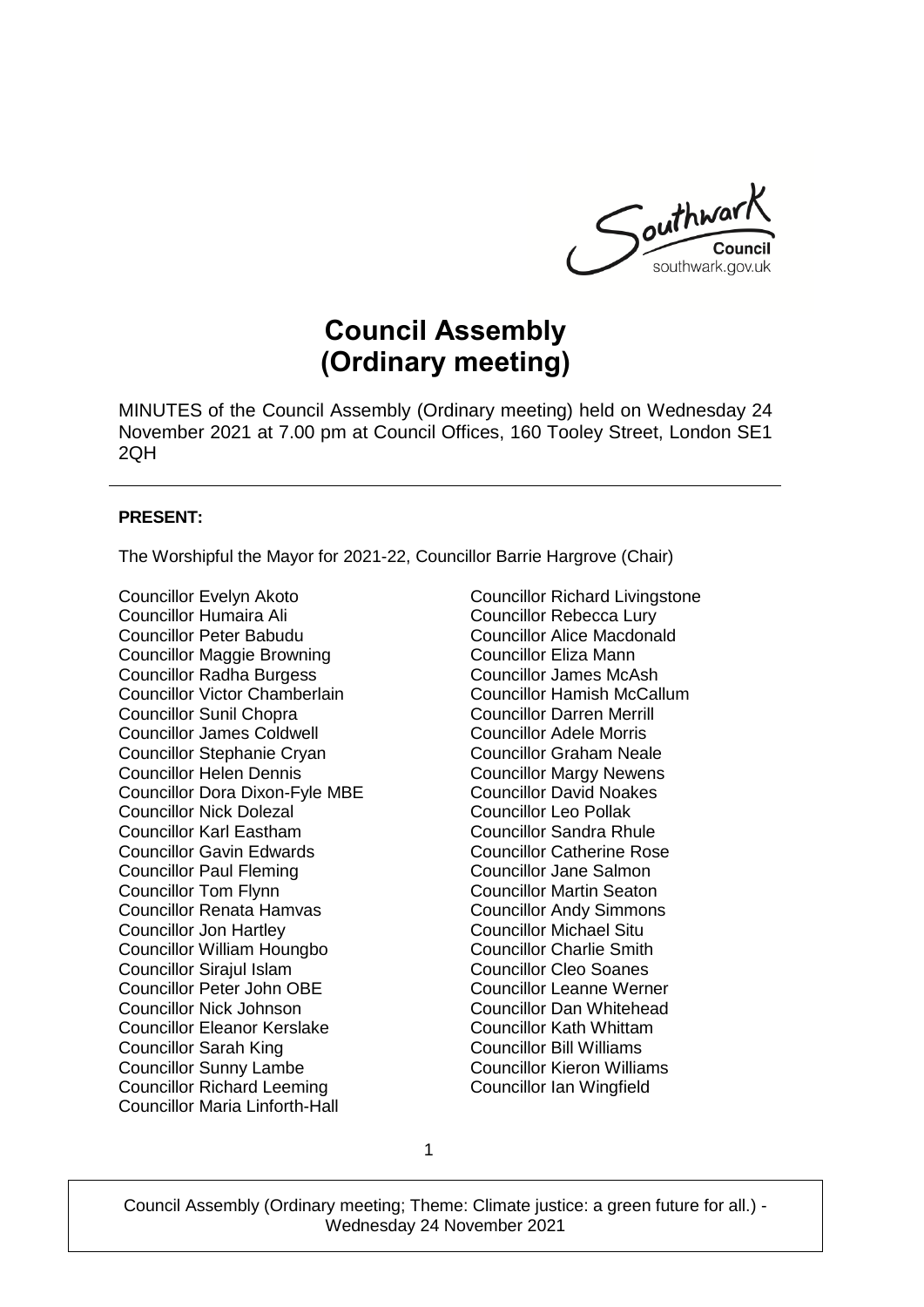## **1. PRELIMINARY BUSINESS**

## **1.1 APOLOGIES FOR ABSENCE**

Apologies for absence were received from Councillors Jasmine Ali, Anood Al-Samerai (on maternity leave), Jack Buck, Lorraine Lauder (on long term sickness), Vikki Mills, Damian O'Brien, Jason Ochere and Victoria Olisa.

Apologies for lateness were received from Councillors Karl Eastham, Paul Fleming, and Rebecca Lury.

#### **1.2 ANNOUNCEMENTS FROM THE MAYOR, MEMBERS OF THE CABINET OR CHIEF EXECUTIVE**

The Mayor announced the sad death of Bill Skelly, Mayor of Southwark from 1997- 1998.

Councillors Ian Wingfield and David Noakes gave tribute. The meeting held a minute's silence in his memory.

Councillor Evelyn Akoto, Councillor Leanne Werner, Councillor Kieron Williams and Councillor Maria Linforth-Hall commemorated the 16 Days of Activism against gender-based violence starting on 25 November 2021.

## **1.3 NOTIFICATION OF ANY ITEMS OF BUSINESS WHICH THE MAYOR DEEMS URGENT**

At this point, the programme motion was agreed:

The order of business and timings for the evening will be as follows:

| Time            | <b>Business</b>                               |
|-----------------|-----------------------------------------------|
| $19:00 - 19:10$ | 1. Preliminary business and announcements     |
| $19:10 - 19:25$ | Late Motion 7 - Transport for London funding  |
| $19:25 - 19:30$ | 2.2 Public question time                      |
|                 | Emma Dobinson                                 |
|                 |                                               |
| $19:30 - 20:30$ | <b>Themed debate</b>                          |
|                 | <b>3.1 Community Evidence</b>                 |
| (25 minutes –   | Emma Trueman, Global Generation<br>$\bullet$  |
| minutes'<br>4   | Jack Skillen, Team London Bridge<br>$\bullet$ |
| speech)         | Southwark Youth Parliament<br>$\bullet$       |
|                 | Jeremy Brackpool<br>$\bullet$                 |
|                 | Alan Jones, Sustainable Energy 24 (SE24)      |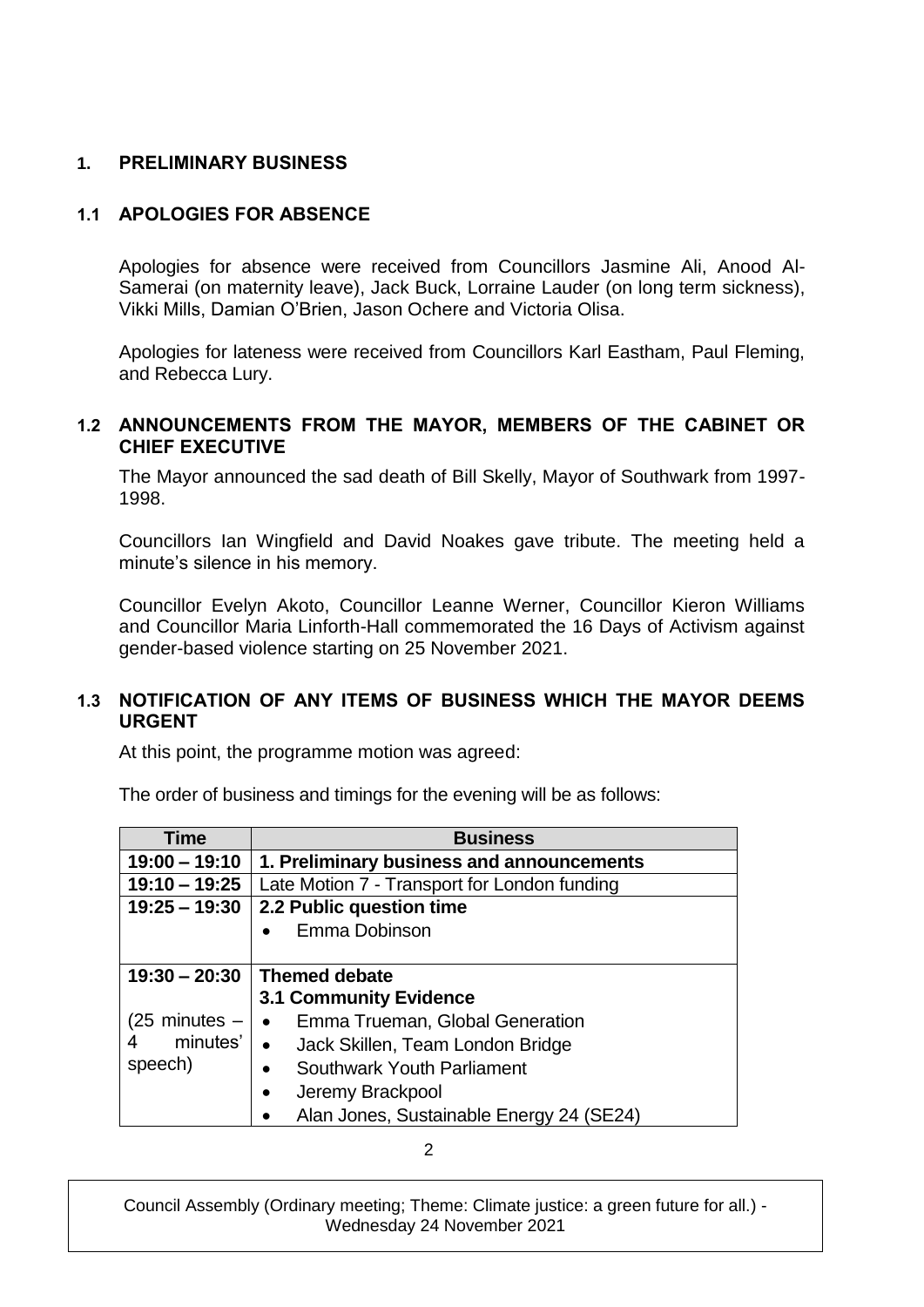|                 | 3.2 Motion on the Theme                                 |
|-----------------|---------------------------------------------------------|
| (7 minutes)     | Councillor Helen Dennis, Cabinet member for<br>1.       |
|                 | <b>Climate Emergency and Sustainable Development</b>    |
| (5 minutes)     | Councillor Adele Morris, opposition spokesperson,<br>2. |
|                 | to speak on the motion and move Amendment A             |
| (20 minutes)    | Themed debate open to all other councillors<br>3.       |
| (3 minutes)     | Cabinet member's right of reply to the debate<br>4.     |
| $20:30 - 21:00$ | 4. Deputation requests                                  |
|                 | Living Streets and Southwark Cyclists                   |
|                 | Pauline Nandoo, Southwark Day Centre for Asylum         |
|                 | <b>Seekers</b>                                          |
|                 | Hadi Sharifi, British Afghan Society                    |
|                 |                                                         |
| $21:00 - 21:20$ | Motion 2 - Responding to the Afghan Refugee Crisis and  |
|                 | Supporting Refugees and Asylum Seekers (cross-party)    |
| $21:20 - 21:55$ | <b>5.1 Members' Question Time</b>                       |
| (5 minutes)     | Late questions<br>$\bullet$                             |
| (15 minutes)    | Members' questions to the leader                        |
| (15 minutes)    | Members' questions to the cabinet                       |
| $21:55 - 22:15$ | <b>5.2 Motions</b>                                      |
|                 | Motion 1 - A Roadmap for Clean Streets in Southwark     |
|                 | Motion 3 - Refusing Unsafe Building Developers          |
|                 | Motion 4 - Youth Democracy                              |
|                 | Motion 5 - UNESCO World Heritage Status for Borough,    |
|                 | Bankside and the Wider Area                             |
|                 | Motion 6 - Centenary Celebrations for Ada and Alfred    |
|                 | Salter (cross-party)                                    |
| 22:15*          | <b>6. Reports</b>                                       |
|                 | 6.1 New civic award - Diversity                         |
|                 | 6.2 Treasury management - mid-year update 2021-22       |
|                 | 6.3 Waiver of six month councillor attendance rule -    |
|                 | section 85 of local government act 1972                 |
|                 | 6.4 Re-appointment of independent person                |
| 22:15*          | Closed session (only if required for debate)            |
|                 | 8 Re-appointment of independent person                  |

\* subject to the guillotine rule; maximum 15 minutes debate per item. **Note:** Any time left remaining on any item will be rolled into the next items.

That the meeting be conducted as follows:

## **Guillotine**

To extend the guillotine by 15 minutes to 10.15pm

3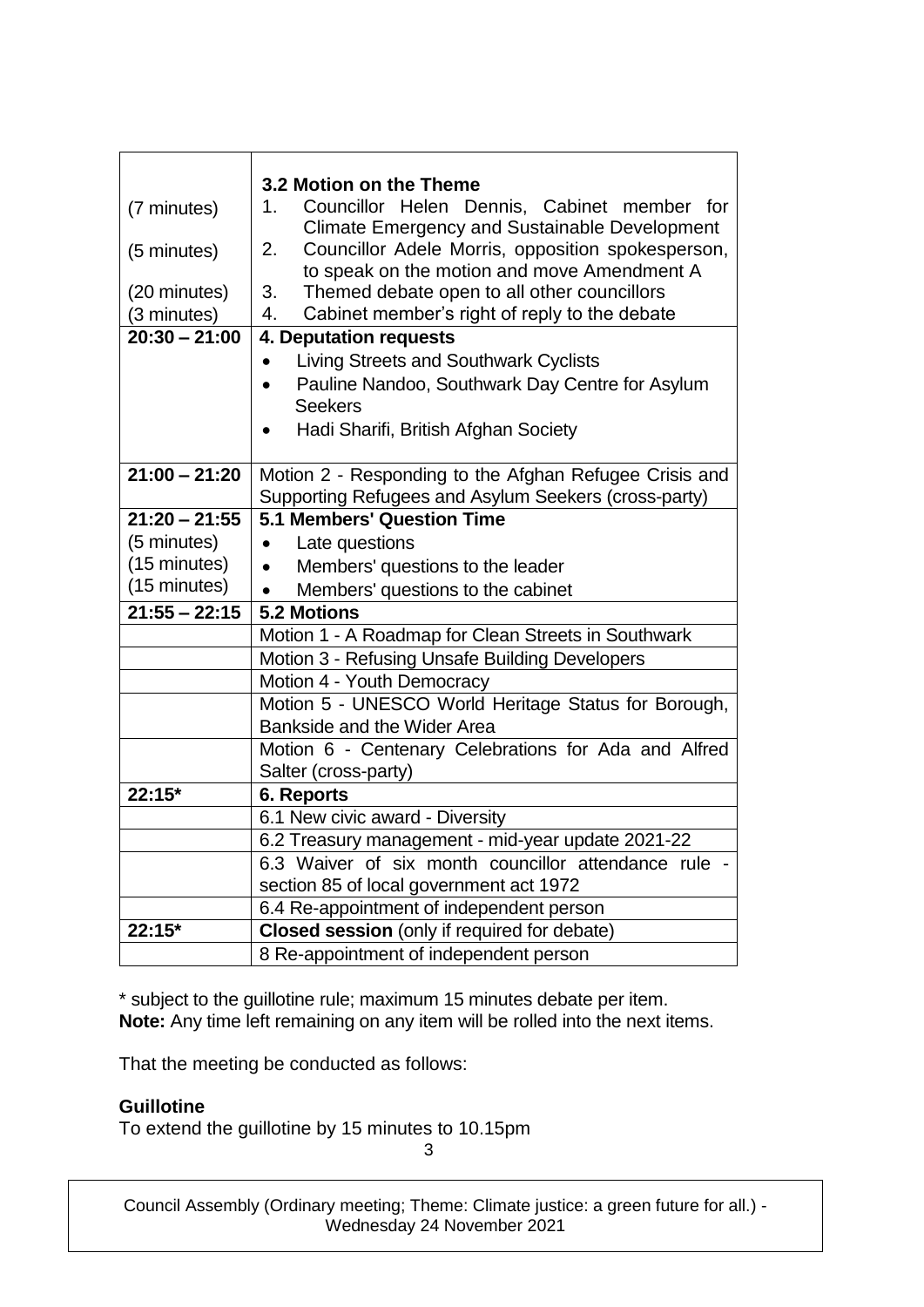## **Item 3 - Themed debate**

## **Community Evidence Submissions**

To receive submissions from the groups listed in the themed section of the agenda:

- Emma Trueman, Global Generation
- Jack Skillen, Team London Bridge
- Southwark Youth Parliament
- Jeremy Brackpool
- Alan Jones, Sustainable Energy 24 (SE24)

## **Format**

A four minute presentation from the group.

#### **Themed debate**

To run as listed in the timings above.

#### **Item 4 - Deputations**

That the meeting agree to hear deputations from:

- Living Streets and Southwark Cyclists
- Pauline Nandoo, Southwark Day Centre for Asylum Seekers
- Hadi Sharifi, British Afghan Society

(Five minutes to speak; deputation question to relevant cabinet member, one question from each group)

#### **Item 5.2 General motions:**

Each motion to have a single debate, subject to the guillotine.

That the meeting agree to **vary the order of business** to hear Motion 2 after item 4: Deputation requests.

That the meeting agree to **accept** late Motion 7.

That the meeting agree to **vary the mover** of Motion 3 to Councillor Dan Whitehead

That the meeting agree to **vary the seconder** of Motion 5 to Councillor Damian O'Brien

That the meeting agree to **vary the seconder** of Motion 6 to Councillor Eliza Mann That the meeting agree to **vary the mover** of Amendment F to Councillor Nick Johnson

That the meeting agree to **vary the seconder** of Amendment F to Councillor Hamish McCallum

4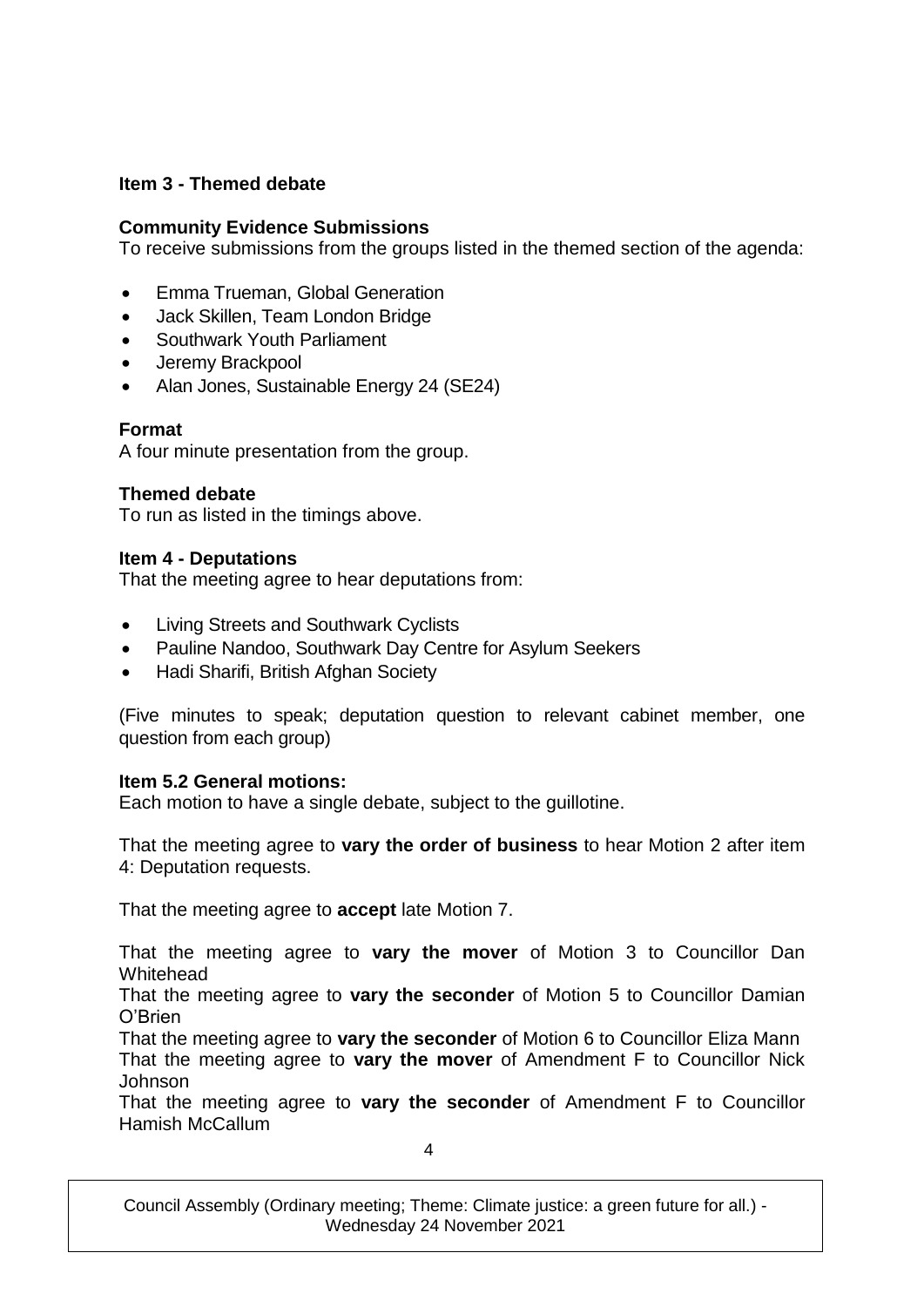## **1.4 DISCLOSURE OF INTERESTS AND DISPENSATIONS**

The following councillors were granted a dispensation by the monitoring officer to vote on item 5.2, Motion 3 and Amendment C:

Councillors Humaira Ali, Peter Babudu, Jack Buck, Victor Chamberlain, Sunil Chopra, Karl Eastham, Richard Leeming, Eliza Mann, James McAsh, Hamish McCallum, David Noakes, Damien O'Brien, Jane Salmon and Dan Whitehead.

The following councillors declared a disclosable pecuniary interest in Motion 3 and Amendment C: Councillor Stephanie Cryan, as a leaseholder of Optivo Housing, and Councillor Sandra Rhule, as a resident in Optivo Housing.

## **1.5 MINUTES**

#### **RESOLVED:**

The minutes of the ordinary meeting of council assembly held on 14 July 2021 were agreed as a correct record with two amendments:

Duncan Whitfield was granted an OBE, not an MBE Councillor Humaira Ali gave her apologies by reason of self-isolation due to Covid-19.

## **2. ISSUES RAISED BY THE PUBLIC**

#### **2.1 PETITIONS**

There were no petitions.

## **2.2 PUBLIC QUESTION TIME**

*(See page 1 of supplemental agenda 1 and additional papers circulated at the meeting)*

There was one question from the public, the answer to which had been circulated before the meeting. The public questioner did not ask a supplemental question.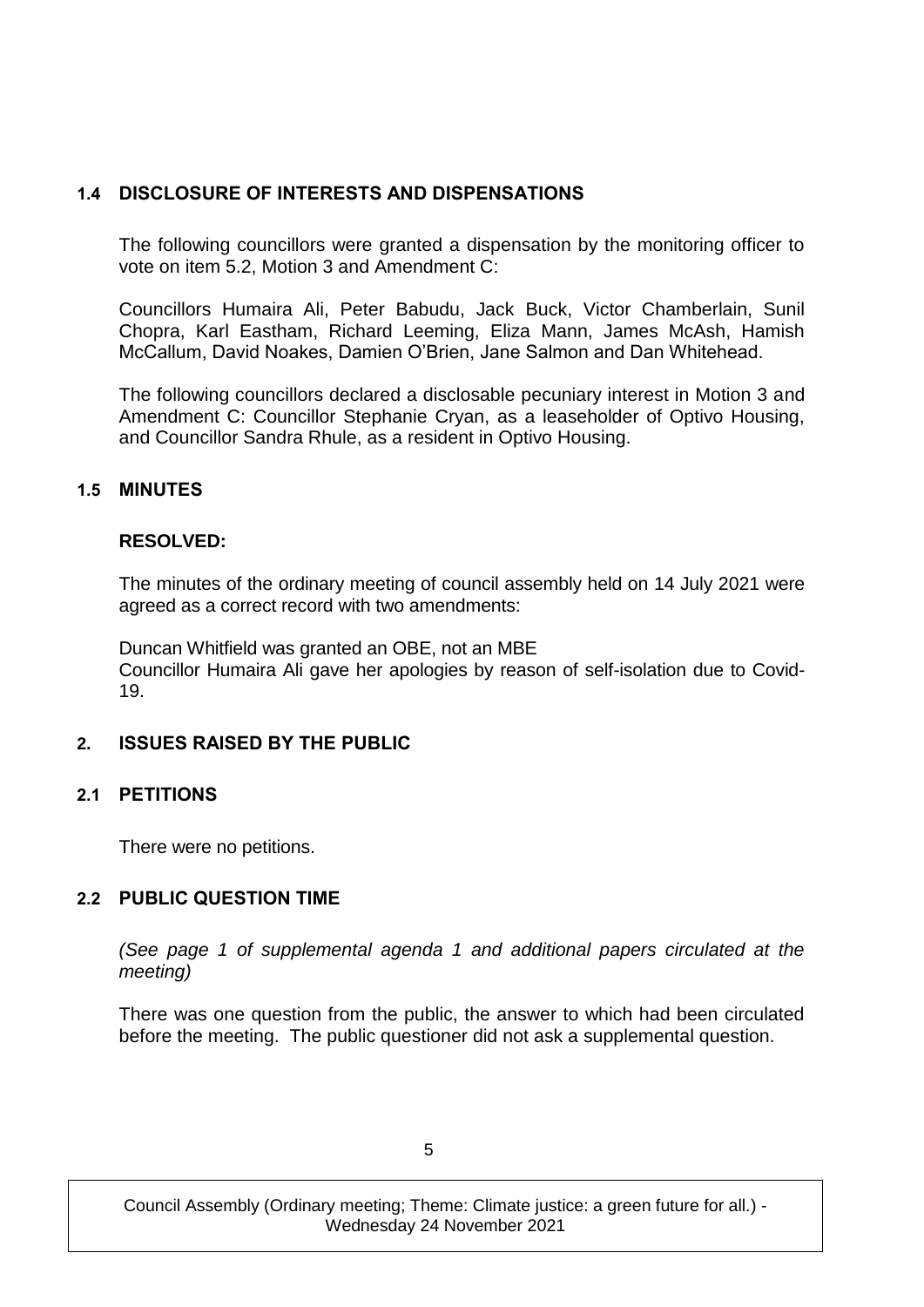# **3. THEMED DEBATE**

## **3.1 COMMUNITY EVIDENCE**

The meeting agreed to receive submissions from the following:

## **Emma Trueman, Global Generation**

The representative spoke to the meeting for four minutes.

## **Jack Skillen, Team London Bridge**

The representative spoke to the meeting for four minutes.

## **Southwark Youth Parliament**

The representatives spoke to the meeting for four minutes.

#### **Jeremy Brackpool**

The representative spoke to the meeting for four minutes.

## **Alan Jones, Sustainable Energy 24**

The representative spoke to the meeting for four minutes.

## **3.2 MOTION ON THE THEME**

The cabinet member for the climate emergency and sustainable development, Councillor Helen Dennis, presented the motion in the themed debate.

Councillor Adele Morris, the majority opposition group spokesperson, responded to the motion and proposed Amendment A.

Following debate (Councillors Margy Newens, James McAsh, Graham Neale, Sunil Chopra, Humaira Ali, James Coldwell, Victor Chamberlain, Hamish McCallum and Kieron Williams), Councillor Helen Dennis responded to the debate.

Amendment A was put to the vote and declared to be Lost.

The motion was put to the vote and declared to be Carried.

#### **RESOLVED:**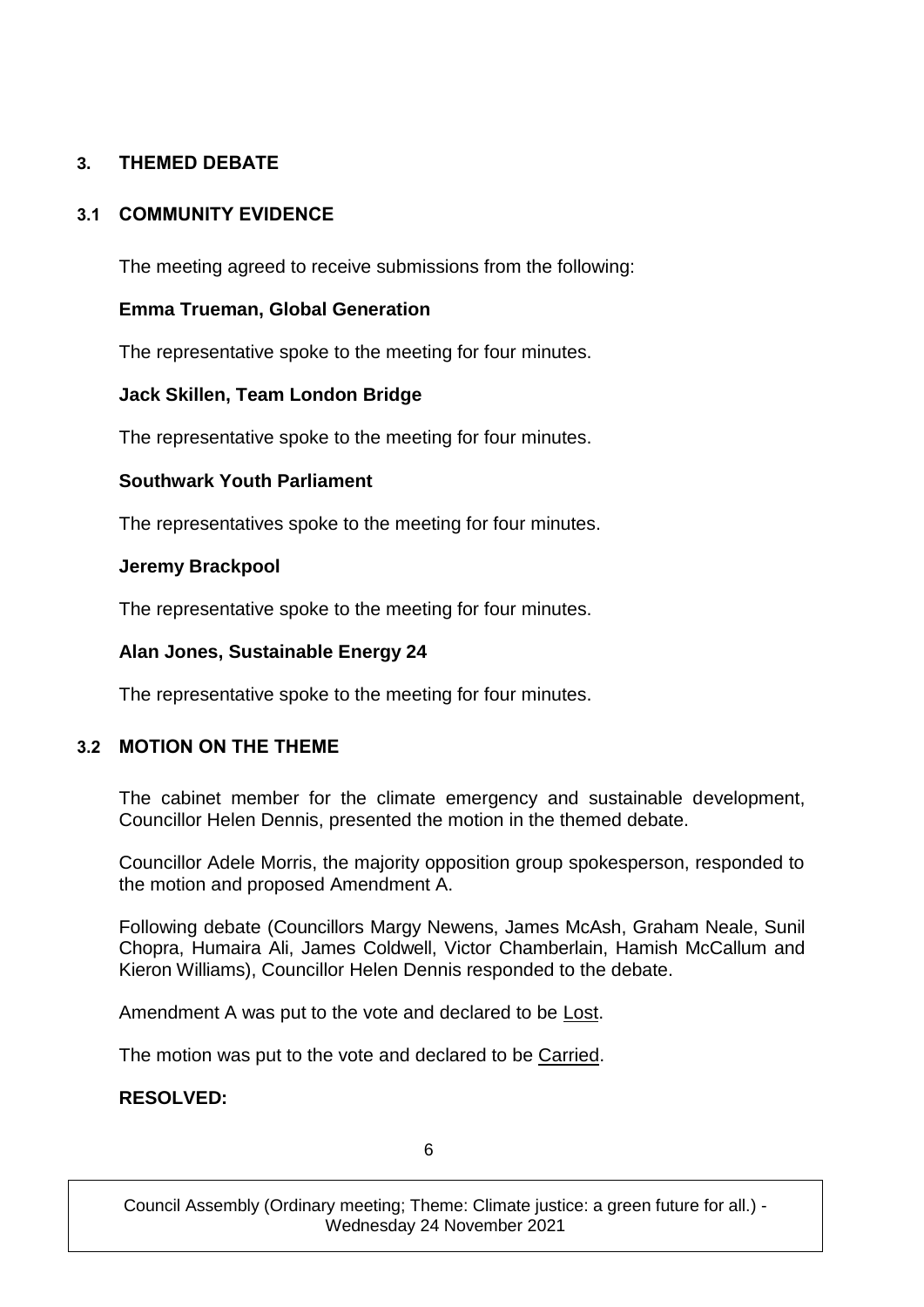# **Climate Justice: A Green Future For All**

- 1. Council Assembly notes:
	- a) That the climate crisis requires urgent global action to keep warming below 1.5 degrees and to avoid the catastrophic consequences of temperatures rising beyond this, as set out by the Inter-Governmental Panel on Climate Change (IPCC).
	- b) That the UK along with other wealthier countries has a particular responsibility to reduce emissions, being responsible for a larger proportion of both current and historic emissions, and notes the government's legally binding target to reduce emissions by 78% by 2035 and to be net zero by 2050, along with this borough's ambition to be a carbon neutral borough by 2030.
	- c) That in a warming world, Southwark is particularly vulnerable to extreme weather events and to flooding, as an urban borough which is bordered by the Thames in the north with flat and low-lying land beneath this, with 60% of residents living less than 10 metres above sea level.
	- d) That according to a recent global survey three quarters of young people now feel frightened about their future as a result of climate change. In London, 82% of residents are concerned about climate change, with 66% saying they have become increasingly concerned in the last year.
	- e) That UK government plans including their Net Zero Strategy, are too little, too late, and fail to provide adequate funding for local authorities to deliver on a just transition, especially in the area of social housing decarbonisation which could help reduce fuel bills for residents.
	- f) That the government's record speaks for itself: scrapping the planned zero carbon homes standard, ending the feed-in tariff, continuing to pursue oil and gas exploration, a dodgy trade deal with Australia, and a failed Green Homes Grant. Failing to regulate properly and invest, leaving everything to the whim of the market. And a Prime Minister who doesn't think twice about taking a private jet to Cornwall.
	- g) That the recent Spending Review barely mentioned climate change, whilst halving air passenger duty for domestic flights and freezing fuel duty, just days before COP26 began.
- 2. Council Assembly further notes:
	- 7 a) That despite a lack of leadership from government, local communities and local authorities are stepping up to make ambitious commitments to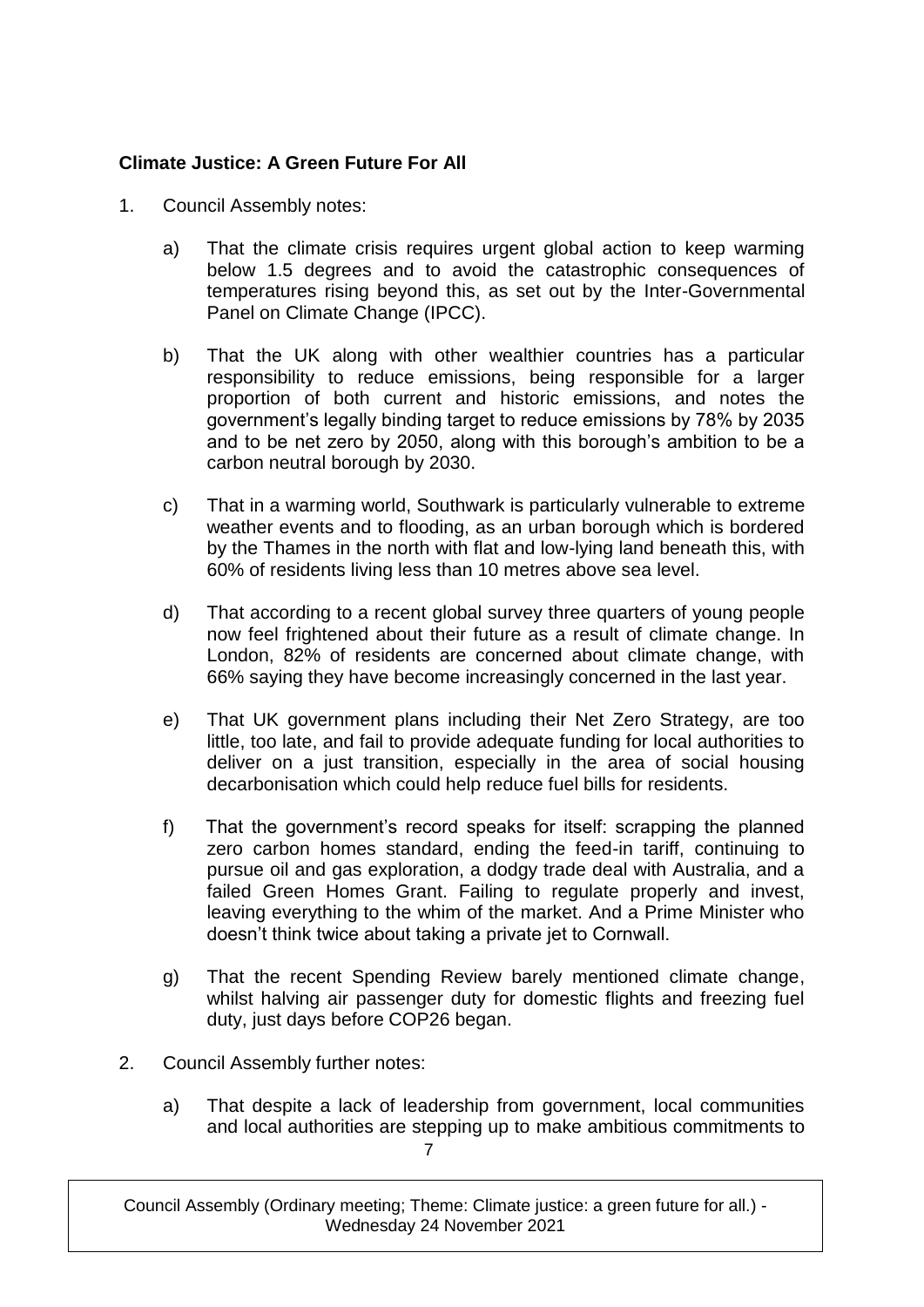bring about change.

- b) That Southwark declared a climate emergency in 2019, accelerating work that was already underway to reduce emissions, and that the council's operational emissions have already halved since 2018.
- c) That the council has published its Climate Change Strategy and Action Plan, with 85 priority actions which will put us on the path towards net zero by 2030.
- d) That we have already made excellent progress on much of this, including:
	- i. Buildings installing water-source heat pumps on three of our estates to serve over 2100 homes; bringing forward new passivhaus council homes in Rotherhithe; delivering retrofit work to street properties and the Tustin towers; greening our council buildings including by installing heat pumps in libraries; strengthening our planning policies through the New Southwark Plan and establishing a new Green Buildings Fund to retrofit our community buildings.
	- ii. Transport doubling cycle storage to 500 hangars next year, delivering 4 kilometres of cycleways, installing over 260 electric vehicle charging points with more planned this year; 36 school streets and 11 street space schemes to promote active travel; and major upgrades to London Bridge, Denmark Hill, Elephant and Castle and Peckham stations.
	- iii. Natural environment planted over 8,000 new trees last year alone, supported biodiversity through its 'no-mow' policy, creating 200 new food growing plots on estates, opened the new Elephant Park, invested in renewing Burgess Park, Camberwell Green and Dickens' Fields, started to consult on Bramcote Park, and retained 30 Green Flag parks – the most in inner London. Through the New Southwark Plan, the council is creating 17 new sites of importance for nature conservation, ensuring biodiversity net gain in development, and creating 11 hectares of new protected open space.
	- iv. Circular and Green Economy pledged to create 5000 green jobs between now and 2030; ended the pension fund's direct investments in fossil fuels with a target to be 100% fossil fuel free by 2030; and maintained one of the best recycling rates in inner London, up from the  $6<sup>th</sup>$  worst recycling rate in the country in 2010.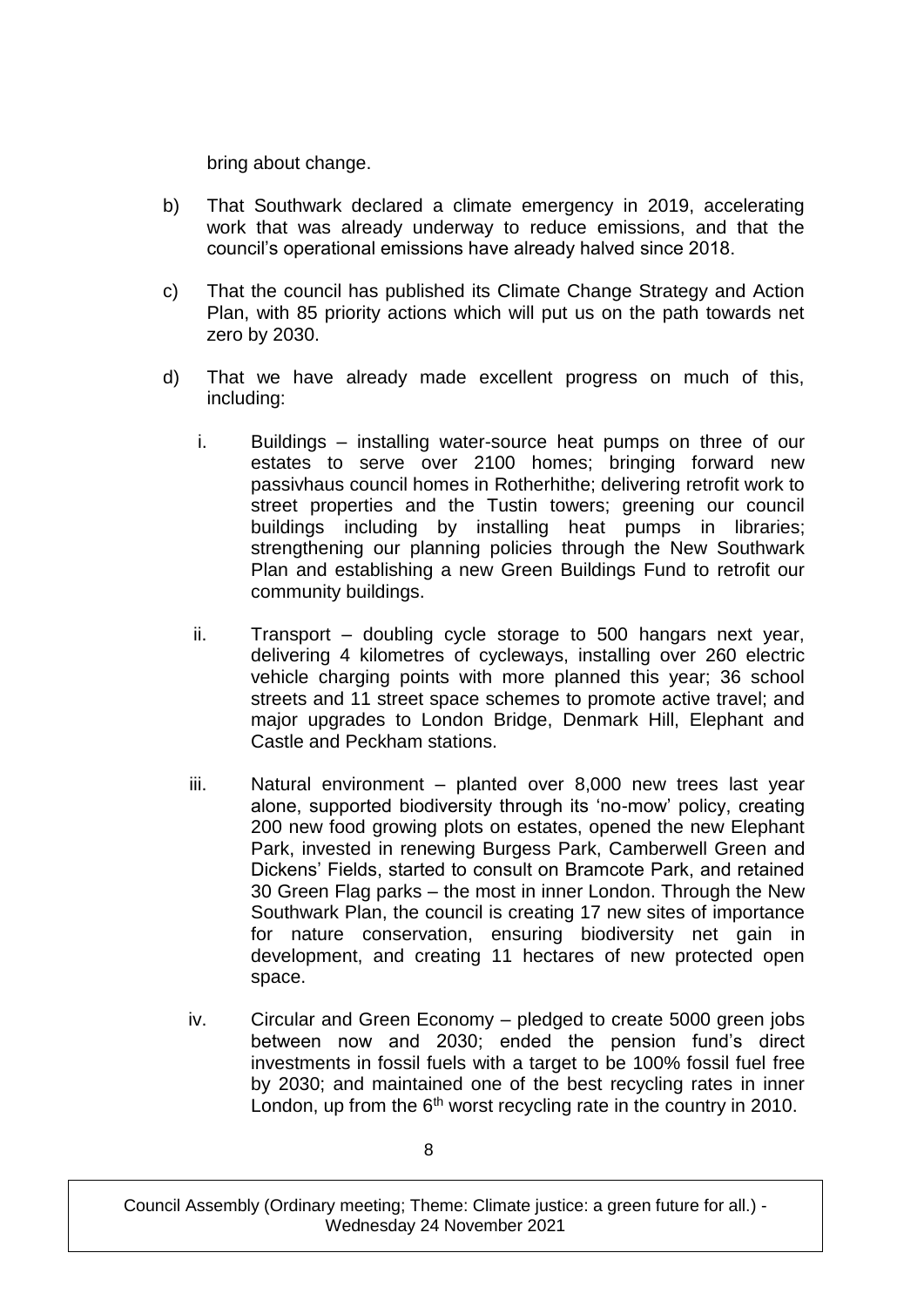- v. Renewable and Sustainable Energy rolled out LED street lighting, switched to 100% renewable electricity in council buildings, supported the expansion of South East London Combined Heat and Power (SELCHP), sought to maximise renewable energy generation through new developments, and have started to install solar photovoltaic systems on council buildings.
- e) We are investing an additional £25 million of capital funding into carbon reduction projects which will include among other things, electrification of our council fleet, further decarbonisation of council buildings including leisure centres when these are brought in house, and the expansion of measures to support the borough's climate resilience.
- f) That the council is supporting a citizens' jury on climate change, which will bring together a group of people who are representative of the borough's demographics to make recommendations on how the borough can further respond to the climate emergency.
- g) That the analysis underpinning the Climate Strategy and Action Plan estimates that capital investment of £3.92 billion is required for Southwark alone and that the government must therefore demonstrate its seriousness to this agenda by fully partnering with and resourcing local authorities.
- h) That the lack of a long-term funding settlement with TfL is damaging to our efforts to become a carbon neutral borough, putting important projects on hold such as the Bakerloo Line Extension, the Rotherhithe Bridge, bus service enhancements and electrification, and active travel infrastructure.
- 3. Council Assembly celebrates and thanks:
	- a) The community organisations and projects who have worked hard to bring down carbon emissions locally and protect Southwark from climate change; we applaud you and are grateful to be hearing from some of these groups today.
- 4. Council Assembly resolves to call on Cabinet to:
	- a) Continue working with the community and local businesses to build upon Southwark's climate action plan and ensure collectively we are doing everything we can with the resources we have to achieve net zero by 2030. This work must have a strong focus on decarbonising Southwark's buildings, and moving away from petrol and diesel vehicles.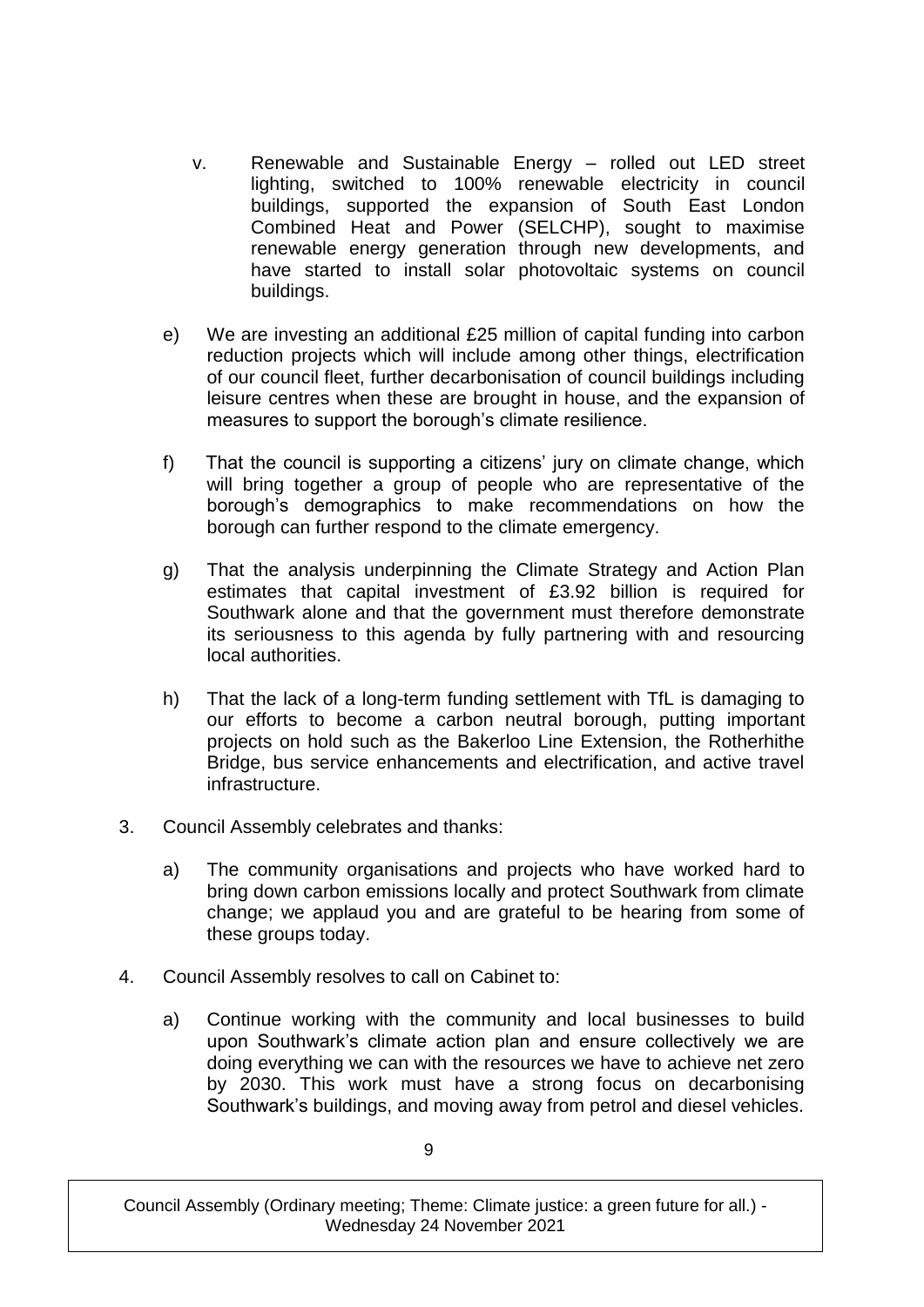- b) Go further in addressing and resourcing action to address the related ecological emergency, building on the existing Southwark Nature Action Plan, to see further flourishing of nature and biodiversity across the borough.
- c) Review Southwark's planning policies in line with our aim to be a carbon neutral borough by 2030, including through the establishment of a local carbon offset price.
- d) Work to implement all the recommendations of Southwark's Climate Change Citizens Jury within the council's capacity, and work with all concerned stakeholders to respond to the Jury's recommendations.
- e) Protect Southwark residents from the impacts of climate change by bringing forward an Adaptation Plan in 2022 which will consider:
	- i. An increased population due to climate refugees and displaced citizens.
	- ii. The urban heat island effect which we are already experiencing in London.
	- iii. Flooding and other extreme weather.
	- iv. Public health risks including new diseases.
	- v. Water scarcity and food shortages for residents.
- f)Strengthen its lobbying efforts, working with the Local Government Association and networks like UK100, to push the government for the more ambitious national action and funding that is urgently needed to address the climate emergency.

## **4. DEPUTATIONS**

As part of the programme motion the meeting agreed to hear deputations from:

## **Living Streets and Southwark Cyclists**

The group's representatives spoke to the meeting for five minutes.

Two members asked questions of the deputation.

## **Pauline Nandoo, Southwark Day Centre for Asylum Seekers**

10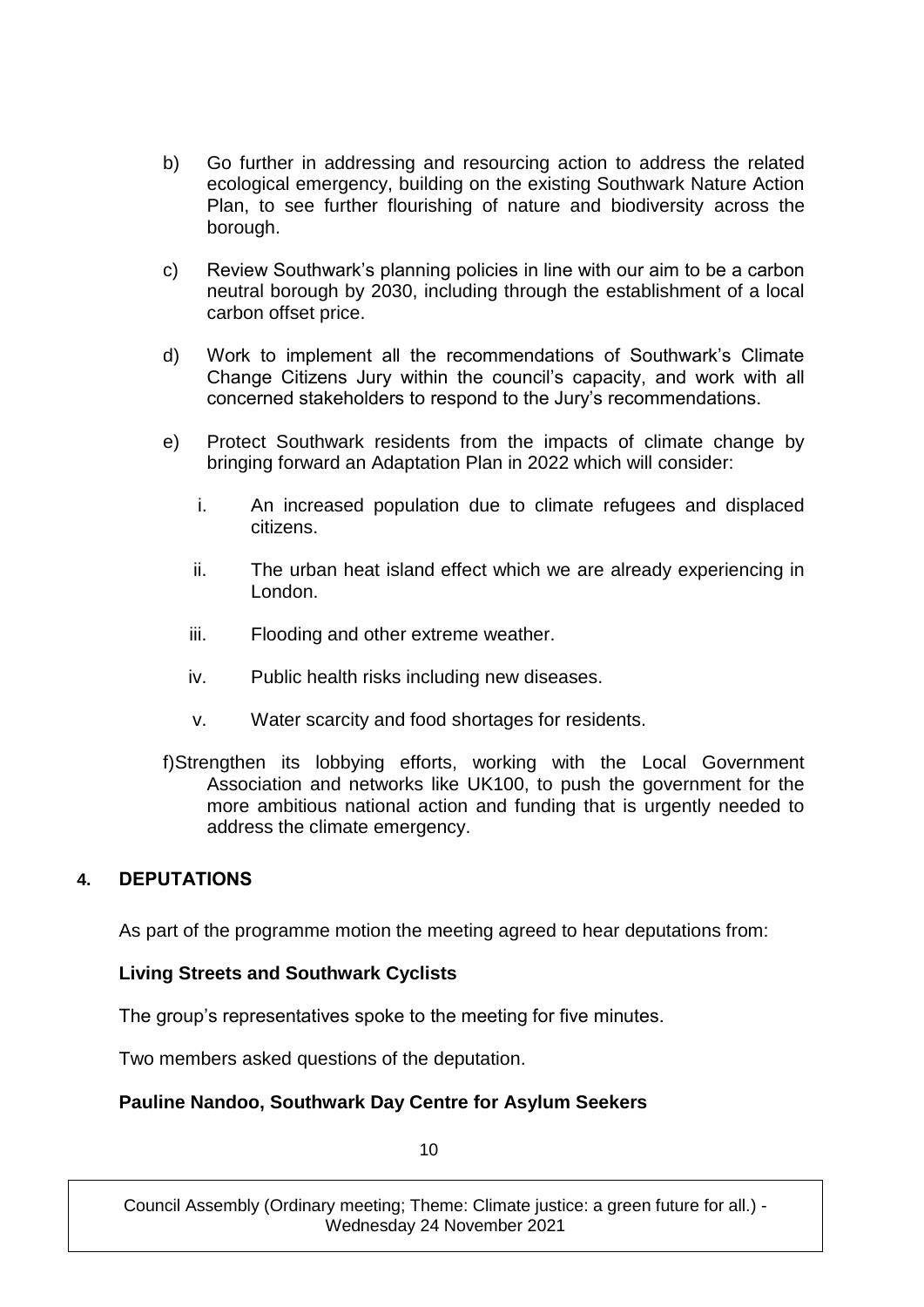The group's representatives spoke to the meeting for five minutes and thereafter asked a question of the cabinet member for equalities, neighbourhoods and leisure.

Two members asked questions of the deputation.

#### **Hadi Sharifi, British Afghan Society**

The group's representatives spoke to the meeting for five minutes and thereafter asked a question of the cabinet member for equalities, neighbourhoods and leisure.

Two members asked questions of the deputation.

#### **5. ISSUES RAISED BY MEMBERS**

#### **5.1 MEMBERS' QUESTION TIME**

There was one late question to the leader from Councillor Hamish McCallum, the written response to which was circulated by email before the meeting. There were two supplemental questions.

There were 28 members' questions, the written responses to which were circulated by email before the meeting. There were nine supplemental questions.

#### **5.2 MEMBERS' MOTIONS**

#### **Motion 1: A roadmap for clean streets for Southwark**

This motion was considered after the guillotine having fallen.

There was one amendment to the motion.

Amendment B was put to the vote and declared to be carried.

The substantive motion was put to the vote and declared to be carried.

**Note:** This motion will be referred as a recommendation to the cabinet for consideration.

- 1. Council assembly observes that:
	- 11 a) The UK has significant issues with rubbish. According to Greenpeace, the country produces more plastic waste per person than any other country bar the US. Official statistics revealed that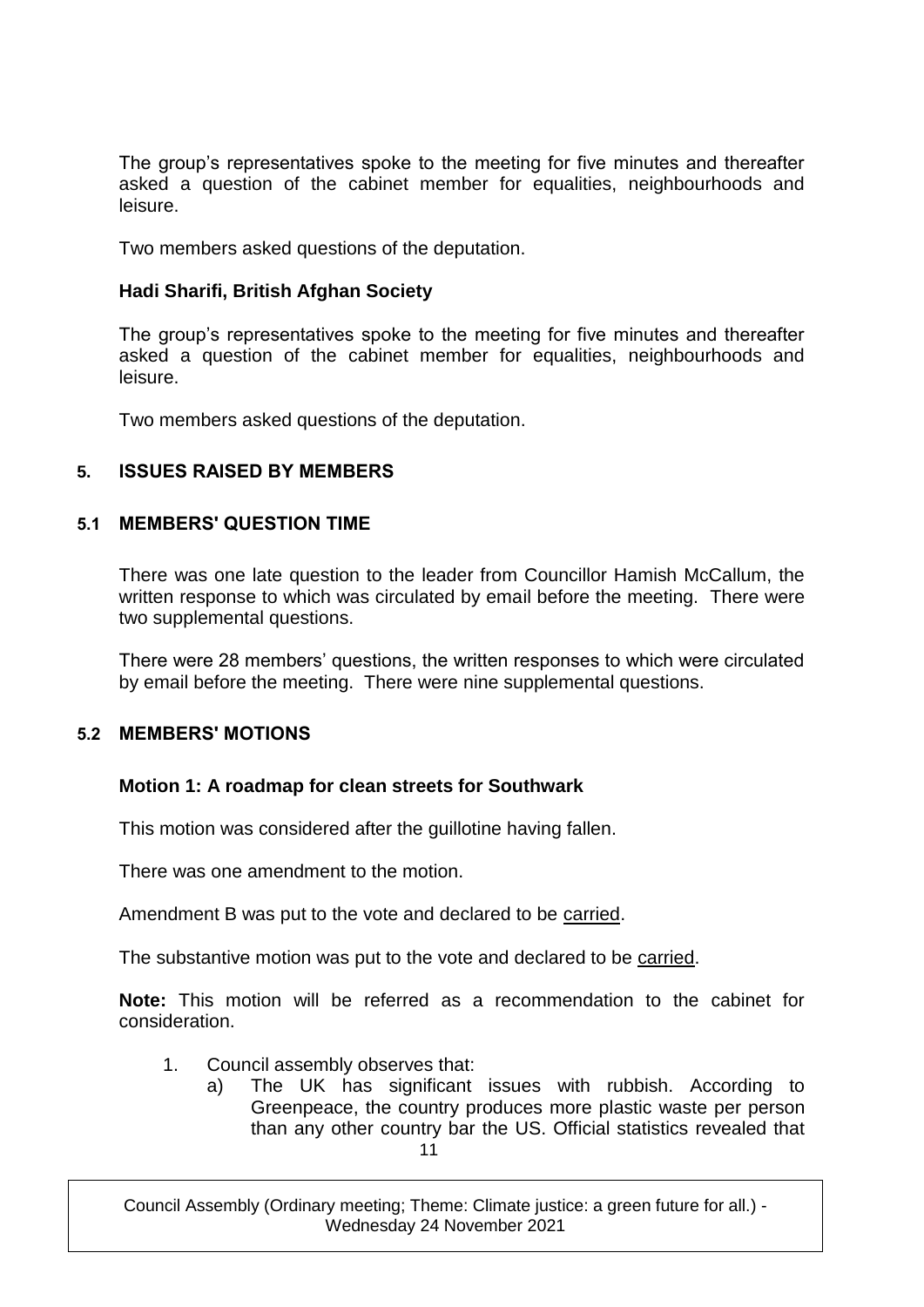the UK only recycled around 44% of waste in 2018, below the EU average. The German rate was 67%.

- b) Charity Keep Britain Tidy estimates that two million pieces of rubbish are dropped every day across the country. The street cleaning cost of this is £1bn annually. On average, 14 calls a day are made to the RSPCA regarding wildlife harmed by litter.
- c) Seven million tonnes of food and drink are thrown away each year, most of which could have been consumed. Experts say that food waste contributes 8-10% of global greenhouse gas emissions
- d) In an article earlier this year, the Sunday Mirror reported that flytipping in Britain has jumped by more than 500%. This has a large impact on the environment as damaged fridges and freezers let out ozone-harming gases.
- 2. Council assembly notes that:
	- a) Since 2010, the Labour administration has turned around a falling recycling rate, cleaned our streets and maintained a high rate of collection. The last set of formally published results were for 2019/20 when we achieved a 35.14% recycling rate. The recycling rate achieved was the best of the 13 inner London councils.
	- b) Since Labour took control of the council, Southwark has had ambitious recycling targets and the council's recycling rates are a huge improvement on the pitiful Liberal Democrat/Conservative record from pre-2010, when the council had the sixth worst recycling rate in the country.
	- c) The council's waste management team has taken significant steps to tackle fly tipping in the borough, including the setting up of a new fly tipping task force. Between April and September 2021, 98.6% of fly tipping incidents were cleared within 24 hours of reporting to the council's waste management team.
	- d) During the Covid-19 pandemic, there was significant staff absence from the waste management team, as staff were either unwell or isolating. Despite these significant challenges, and more latterly the impact of the HGV driver shortage, the full range of waste collection services have continued to be deployed throughout. The waste collections teams have worked hard under unprecedented conditions to ensure the mainstay of the collection services were kept operational.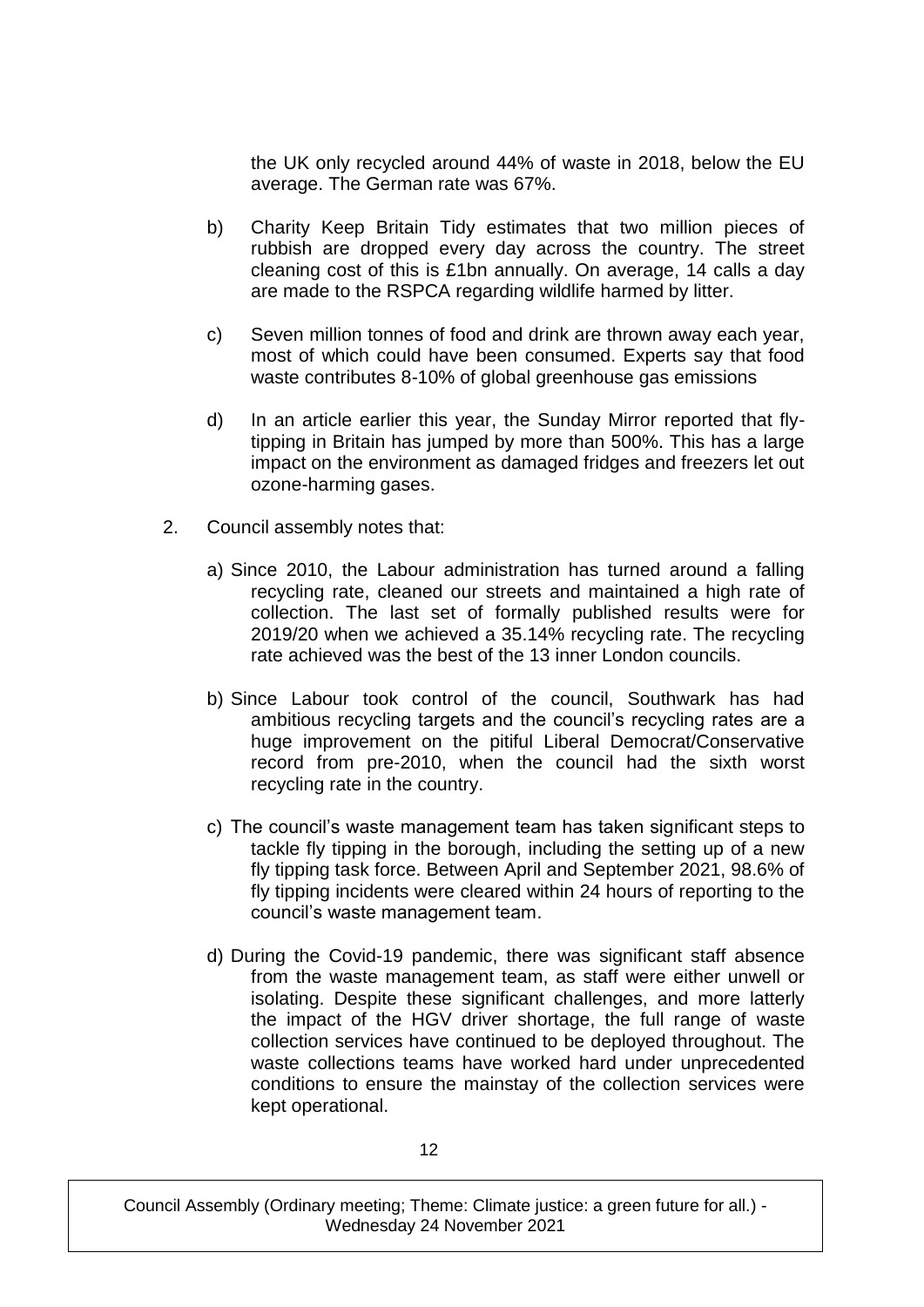- e) The waste management team has now recovered to its pre-pandemic level of performance and is delivering higher overall performance, with missed collections now at below 50 per 100,000, which is on target.
- f) Councillors across the borough are supporting fantastic initiatives to reduce litter on our streets and in our parks, including by working with organisations such as Plastic Free East Dulwich and Plastic Free Peckham and via the Empowering Communities Programme.
- 3. Council assembly calls on the cabinet to:
	- a) To continue to be ambitious for recycling in Southwark and maintain our place as one of the highest recycling rates in inner London
	- b) When the new Environment bill becomes law, to utilise the new powers to further maximise the recycling rate.
	- c) To investigate the use of new technology to improve waste collection and recycling rates, including recycling of food waste.
	- d) To investigate new means of creatively reducing, collecting and disposing of food and garden waste including incentivising, supporting and encouraging an increase in home composting by residents across the borough.
	- e) To improve accessibility and ease of use of Southwark's reuse and recycling centre in order to make disposing of waste easier, specifically by making such adjustments with the purpose of making the centre more accessible for residents who are digitally excluded and those who do not have access to a car.
	- f) To implement the plan to improve bin collection rates, including improvements to IT reporting systems, so residents are able to easily report missed bin collections, and more effective monitoring of problem areas to prevent repeat missed bin collections.

#### **Motion 2: Responding to the Afghan Refugee Crisis and Supporting Refugees and Asylum Seekers**

This motion was considered prior to the guillotine having fallen.

Councillor Dora Dixon-Fyle moved the motion. Councillor David Noakes seconded the motion.

13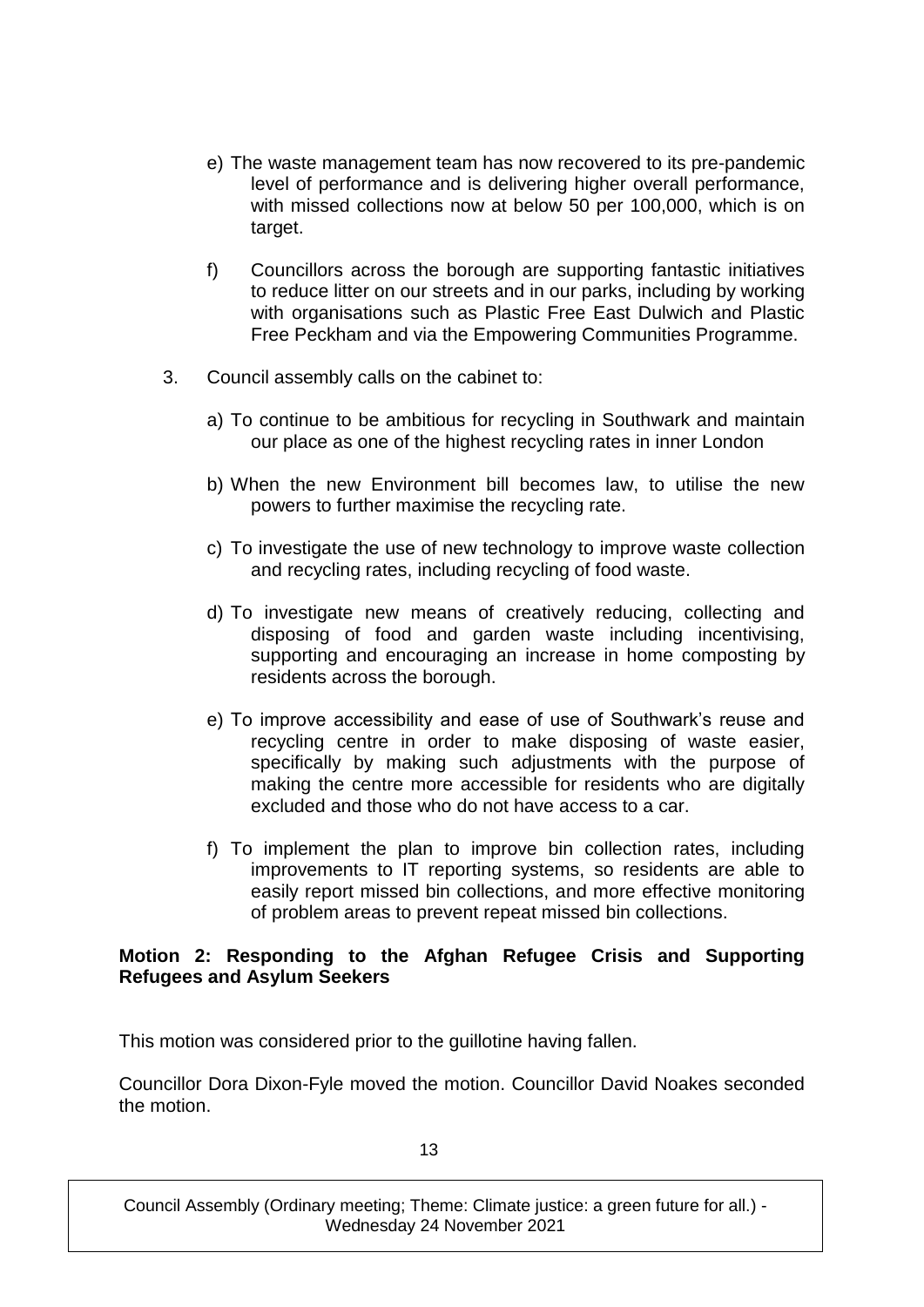There were no amendments to the motion.

Following debate (Councillors Alice Macdonald, William Houngbo), the motion was put to the vote and declared to be carried.

**Note:** This motion will be referred as a recommendation to the cabinet for consideration.

- 1. Council assembly notes:
	- a) Afghanistan has undergone a devastating and avoidable tragedy and continues to face a humanitarian and political crisis. Our thoughts are with all those forced to flee their homes, with the families and loved ones of those killed and wounded and those who are suffering in and still trying to escape Afghanistan including the families of many Southwark residents. We continue to have particular concern for women and girls and for Afghan people who have supported the British civil and military authorities in their country in various ways.
	- b) More than 15,000 Afghans were evacuated to the UK before 31 August. The majority of those refugees have since been placed in bridging hotels – 30 % have been placed in bridging hotels in London – including here in Southwark.
	- c) London boroughs have been integral to providing wraparound support. Without the work of local government, thousands of Afghans would not have had their basic needs met and children would not be accessing play and education. It is equally clear that without local government, resettlement will be impossible.
	- d) In the context of a decade of cuts to local government funding and drastic cuts imposed on our own budget in Southwark, it is imperative that government provides adequate funding to councils to support refugees and does not let the burden fall on already stretched local authorities.
	- e) That beyond the recent Afghanistan crisis London boroughs are already supporting thousands of asylum seekers in contingency hotels. This includes Southwark where there has been a lack of meaningful consultation and coordination with Southwark Council.
- 2. Council assembly further notes that Southwark Council:
	- 14 a) Has a long and proud history of supporting people fleeing persecution overseas and is committed to becoming a Borough of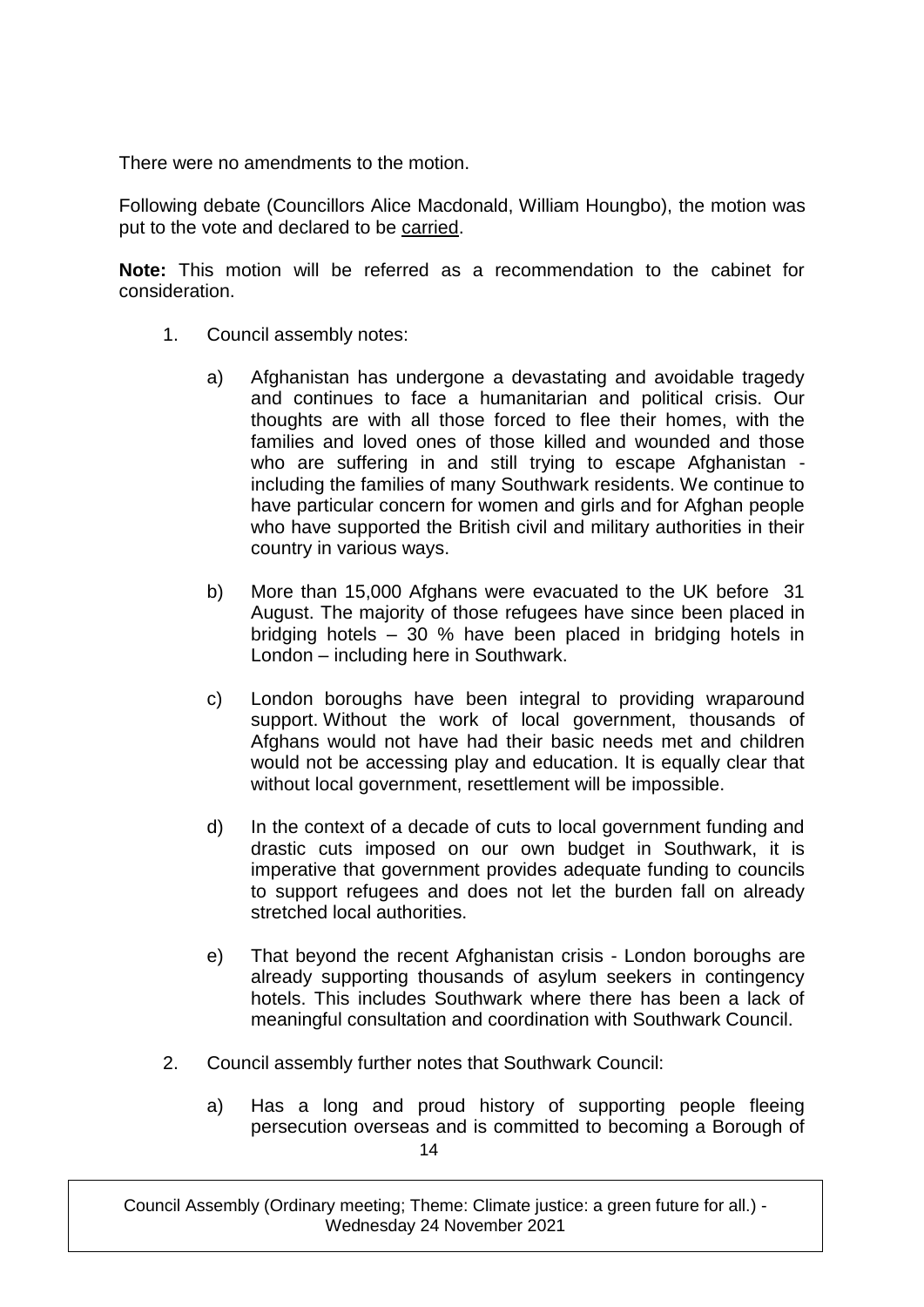Sanctuary.

- b) Has committed to welcome Afghan refugees to our borough under the new Afghan Citizens Resettlement Scheme (ACRS) and is in the process of identifying long-term accommodation. We are proud to have worked through London Councils to agree and sign up to the principle of all London boroughs providing long term homes.
- c) Had already committed to participate in the previous Afghan Relocations and Assistance Policy (ARAP) and have resettled families through the Syrian Vulnerable Persons Resettlement Scheme.
- d) Is already providing wraparound support to Afghan refugees placed by the Home Office in temporary hotel accommodation in our borough. We are working with local partners and Afghan community leaders to provide the appropriate support including mental health provision, English language lessons, co-ordinating school places for children, help registering with a GP and enabling access to our libraries and leisure centres.
- 3. Council assembly thanks
	- a) All the voluntary and community organisations and residents who have offered their support and donated time, money and energy to make refugees welcome. This includes Panjshir Aid, Community Southwark, the Southwark Day Centre for Asylum Seekers and Refugees, Little Village, the Red Cross, the Southwark Refugees and Communities forum and many more.
	- b) Our local Members of Parliament Neil Coyle, Harriet Harman and Helen Hayes and their staff for all their work to support Afghan refugees and their families.
- 4. Council assembly calls on the British Government to:
	- a) Provide greater clarity to Afghan refugees about their future in the UK and resolve delays in the process to match Afghan families with accommodation identified by local authorities. People are stuck in hotels - including here in Southwark - with no idea how long they will be there or a say over their future.
	- 15 b) Provide adequate resources to local authorities to support refugees in the short and the long term. This must include finalising the funding for the wraparound support in bridging hotels, and ensuring that local authorities are paid for supporting all bridging hotel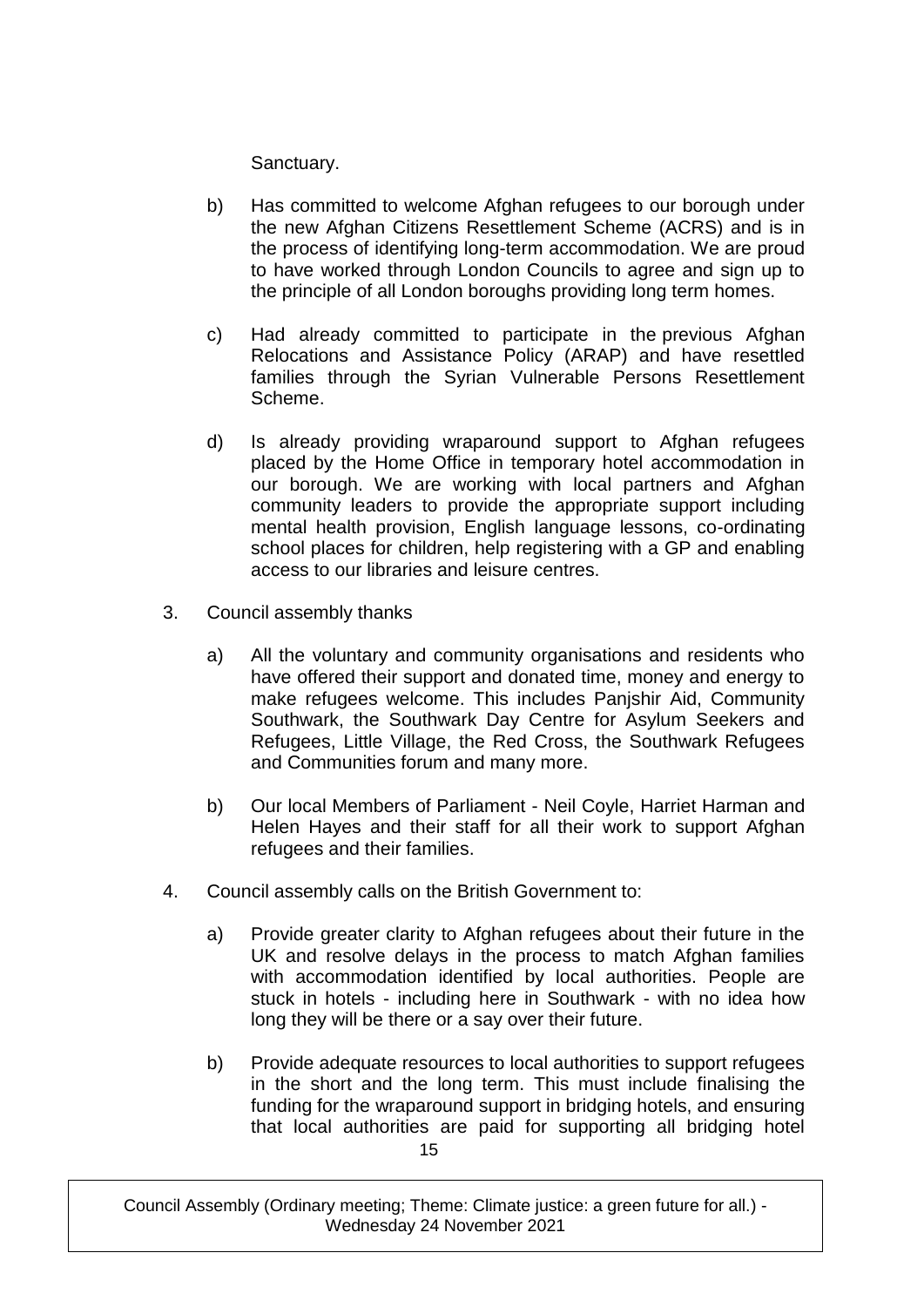residents, including British nationals.

- c) Provide British nationals with resettlement support aligned with ARAP and ACRS, and address concerns around homelessness applications.
- d) Ensure that boroughs are consulted on the processes involved in standing down bridging hotels.
- e) Work with local authorities to achieve a more equitable asylum system and end the hostile environment.
- f) Keep UK borders open to receive asylum seekers from Afghanistan and not deport any undocumented Afghans in accordance with the United Nations High Commissioner for Refugees (UNHCR) non-return advisory. Immediately expand eligibility for family reunion enabling family members who have relatives in the UK to travel safely to join them and quickly decide all asylum claims from Afghans who have arrived in the UK independently, including reviewing previously refused claims.
- g) Abandon their damaging plans to introduce a two tier refugee system under the Nationality and Borders Bill. The government should treat each arrival in the UK based on their needs not how they got here and provide proper support to people in need of sanctuary. The UK must adhere to Article 31 of the Refugee Convention that prohibits penalties being imposed on Refugees who enter or are present in a country without authorisation.
- 5. Council assembly calls on the cabinet to:
	- a) Continue to support refugees and asylum seekers in Southwark.
	- b) Call on the government to provide the resources required and to provide clarity on the status of and future of the resettlement scheme.
	- c) Continue to work with London Councils to coordinate support and ensure that councils across London as well as the UK are all playing an equal part in responding to this international emergency.
	- d) Continue to work with local organisations and community leaders to support refugees in our Borough and respond to their needs.

16 At the conclusion of the debate on the Motion, the meeting held a minute's silence in memory of all those who lost their life in the channel tragedy earlier in the day.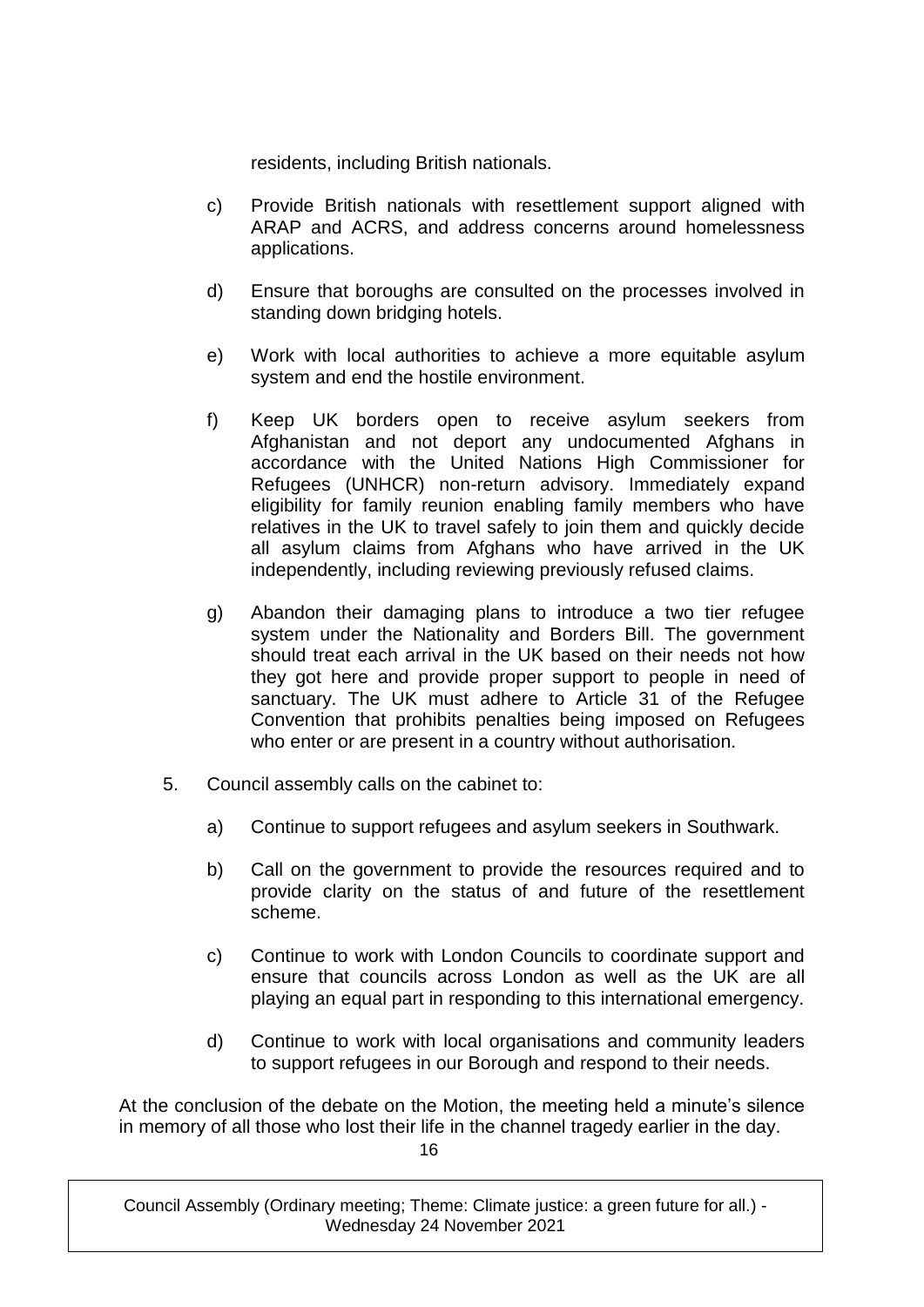# **Motion 3: Refusing Unsafe Building Developers**

This motion was considered after the guillotine having fallen.

There was one amendment to the motion.

Amendment C was put to the vote and declared to be carried.

The substantive motion was put to the vote and declared to be carried.

**Note:** This motion will be referred as a recommendation to the cabinet for consideration.

- 1. Council assembly notes:
	- a) The significant financial and health impacts of the building safety crisis on thousands of Londoners.
	- b) Although changes are being touted, support from central government for properties with dangerous cladding has to date been wholly insufficient to deal with the building safety crisis.
	- c) That the UK Government must do more to protect leaseholders in the building safety crisis and must ensure remediation work is completed as soon as possible on all affected properties.
- 2. Council Assembly acknowledges that:
	- a) The council has been lobbying for building safety reforms and an end to the cladding scandal for a number of years, including lobbying for increased funding for retrofitting social housing to comply with fire and building safety legislation in the 2021 Spending Review.
	- b) The council is the largest landlord of high rise blocks in England with 170 residential buildings of 18m or higher. The safety of our residents is our absolute priority and a Building Safety programme is being implemented with a learning and discovery pilot taking place at Andoversford Court in Peckham.
	- c) The council is working closely with the Department for Levelling Up, Housing and Communities and the London Fire Brigade to ensure that private landlords remove aluminium composite material (ACM) cladding from their blocks. We are also using our powers to serve enforcement notices on building owners where remediation actions are not taken.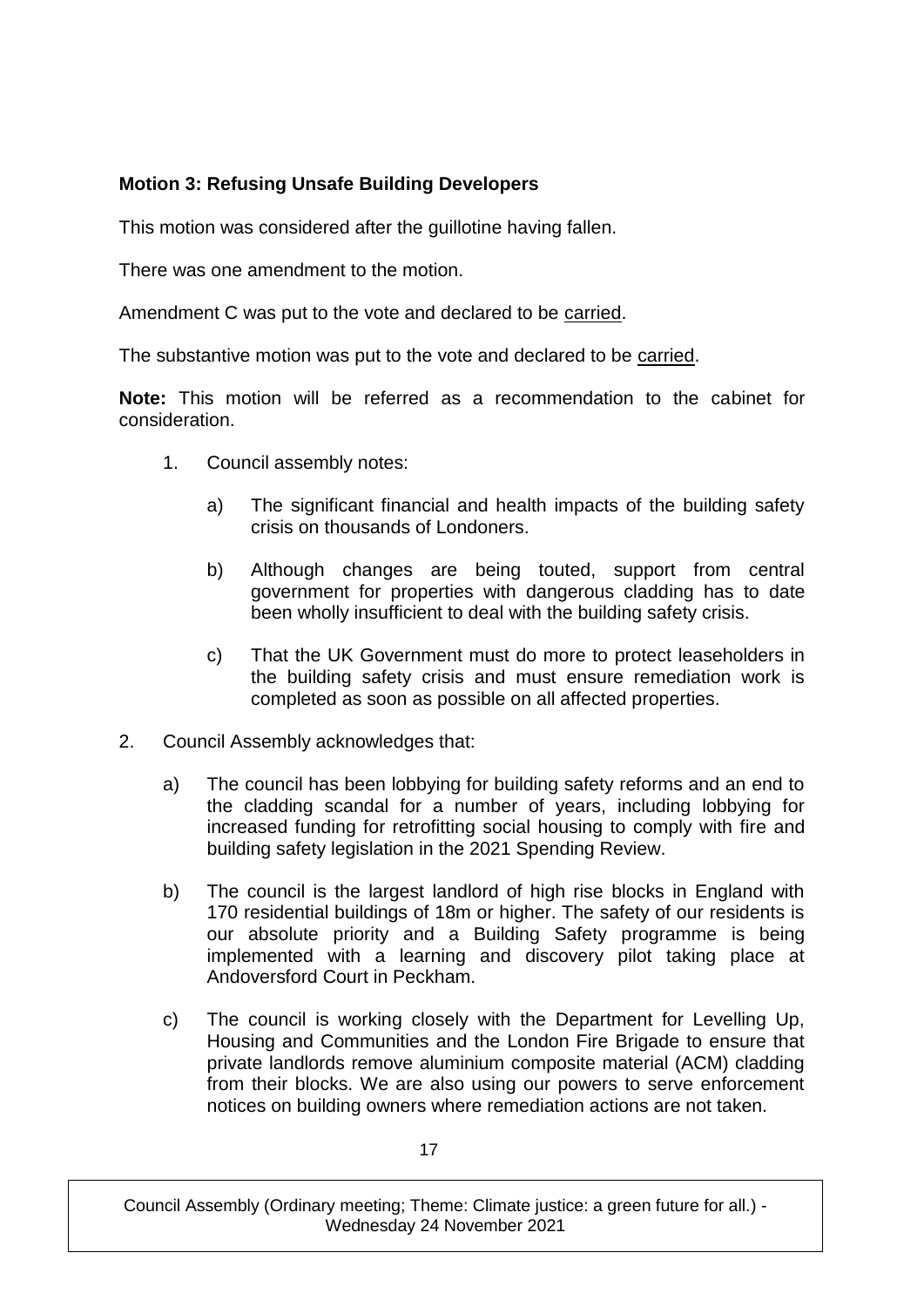- d) The council have been working closely with the Salmon Youth Centre in Bermondsey, supporting them in their successful application to the Building Safety Fund to remove cladding and acknowledges the support of the Leader of the Council in contacting the Secretary of State on their behalf.
- 3. Council Assembly also acknowledges that:
	- a) Southwark, like the rest of London, is facing a housing crisis, with 16,000 households in the borough on our waiting list, including 3,200 who are homeless and living in temporary accommodation.
	- b) We are reliant on the social housing sector and housing associations to deliver the homes our residents need.
	- c) Whilst action is needed urgently on building safety, it is wrong to pit the interests of people who are in urgent need of new homes against the needs of leaseholders who are facing unfair costs of building safety work. Both of these groups need solutions which can ultimately, only be provided by central government, including greater funding.
- 4. Council Assembly therefore resolves to:
	- a) Continue to work with London Councils and the GLA to put pressure on government to do more to protect leaseholders, to ensure that they do not bear the cost of the building safety works and to provide funding to ensure that remediation works can be completed as soon as possible.
	- b) Actively engage with our local MPs to push for amendments to the Building Safety Bill to protect leaseholders from additional costs and to establish a new public works agency to oversee cladding remediation.
	- c) Continue to support leaseholders in Southwark who are affected by the building safety crisis, including carrying out enforcement of landlords not complying with the removal of cladding.

#### **Motion 4: Youth Democracy**

This motion was considered after the guillotine having fallen.

There was one amendment to the motion.

Amendment D was put to the vote and declared to be lost.

The substantive motion was put to the vote and declared to be carried.

18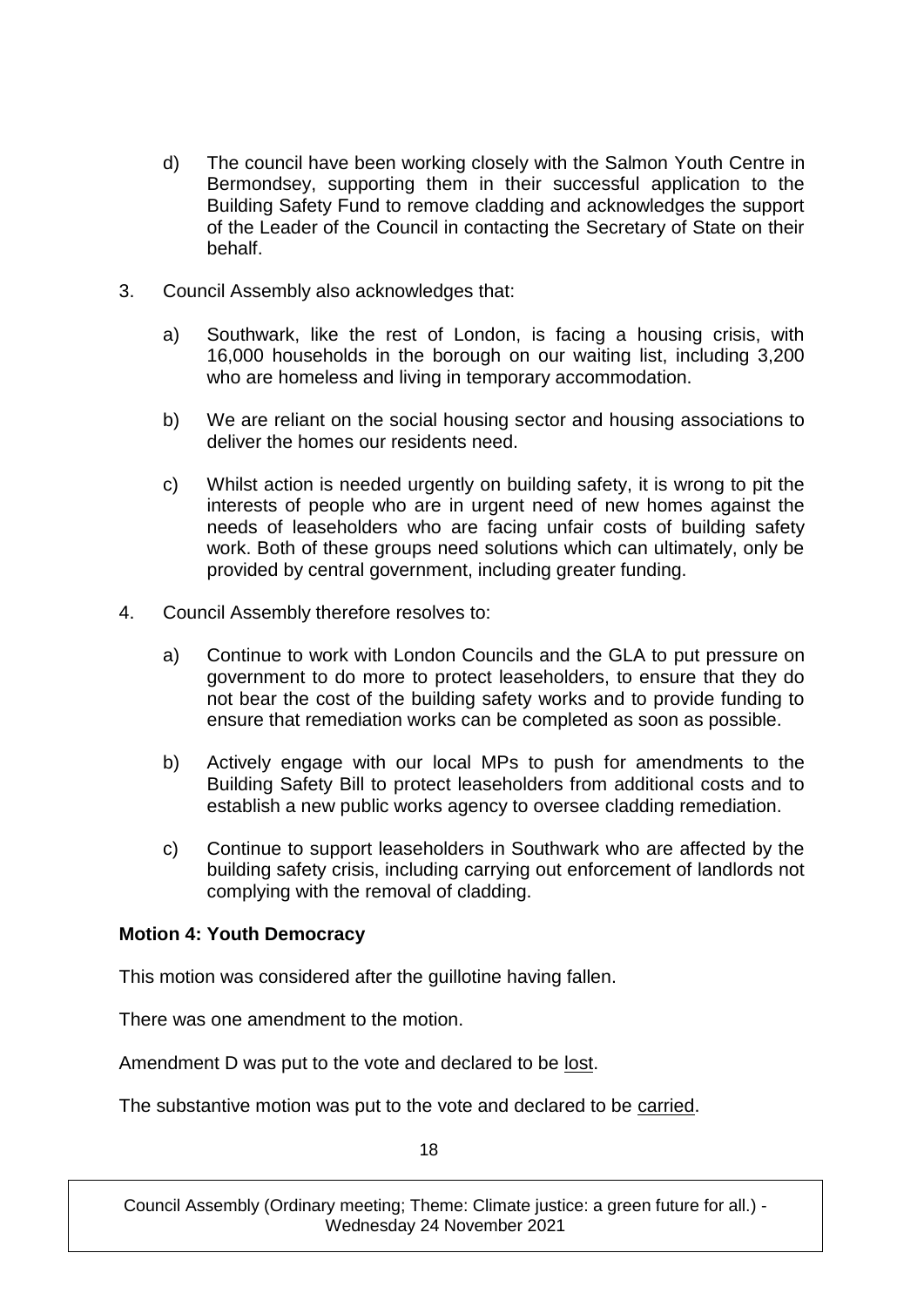**Note:** This motion will be referred as a recommendation to the cabinet for consideration.

- 1. Council assembly notes:
	- a) Young people aged 16-24 are the age group that is least likely to vote in elections, as demonstrated by the turnout of 47% amongst 18-24 year olds compared to 74% amongst the over 65s at the 2019 general election.
	- b) Despite these low election turnout figures, young people today are often leading the fight on the important political issues of our times, such as the climate school strikes and the Black Lives Matter movement.
	- c) The Elections Bill 2021 includes provision for the requirement of photographic ID at polling stations, which is likely to act as a form of voter suppression, particularly amongst groups who are already the least likely to vote.
- 2. Council assembly welcomes the fact that:
	- a) In July 2021, Southwark Council created the Southwark Youth Parliament, which is for young people aged 14 to 19. Two candidates from each Southwark school and two candidates from ten community areas were successfully elected, along with Southwark's first-ever Youth Leader and Deputy Youth Leader.
	- b) The Welsh government has successfully lowered the voting age to 16 in Wales via the Local Government and Elections (Wales) Act 2021. This meant 16 and 17 year olds in Wales were able to participate in the recent Senedd and local council elections in May 2021.
- 3. Council assembly believes:
	- a) Young people's participation in politics is essential to our democracy.
	- b) More needs to be done to support young people to engage in politics on a local and national scale.
- 4. Council assembly calls on the cabinet to:
	- a) Continue to support the good work of Southwark's Youth Parliament.

19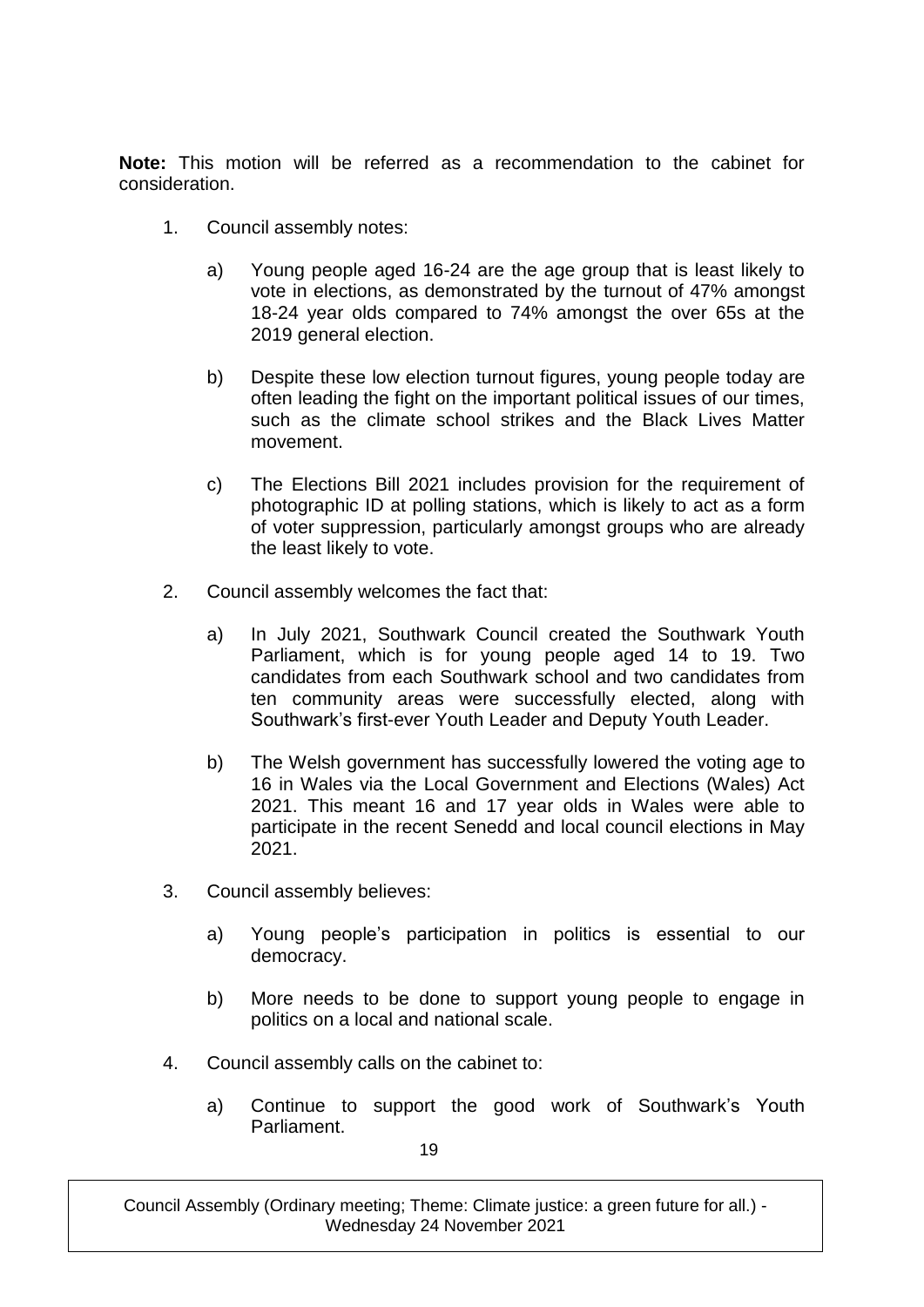- b) Put in place measures to make voter registration easy and accessible for all Southwark residents ahead of any future elections, in an effort to increase voter turnout.
- 5. Council assembly calls on the government to:
	- a) Support legislation that would lower the voting age to 16 across the UK, as is already the case in Scotland and Wales.
	- b) Support the provision of high quality Citizenship education in all schools, including appropriate training for teachers and discreet curriculum time.
	- c) Abandon the flawed Elections Bill, which will act to deter voter turnout through the introduction of ID requirements at polling stations.

#### **Motion 5: Support for Borough, Bankside and the Wider Area**

This motion was considered after the guillotine having fallen.

There was one amendment to the motion.

Amendment E was put to the vote and declared to be carried.

The substantive motion was put to the vote and declared to be carried.

**Note:** This motion will be referred as a recommendation to the cabinet for consideration.

- 1. Council assembly notes that:
	- a) Southwark is home to some of the UK's most significant cultural and historical locations in Bankside, Borough and North Bermondsey.
	- b) The area's history goes back to the earliest days of London, with Anglo-Saxon and Roman settlements. It has historic links with the lives and works of Chaucer, Shakespeare, and Dickens. This rich historic heritage continues with Shakespeare's Globe and the remains of the Rose Theatre.
	- c) The area is still a cultural hub for London. In 2019, the Tate Modern was the second most visited attraction in England with six million visitors.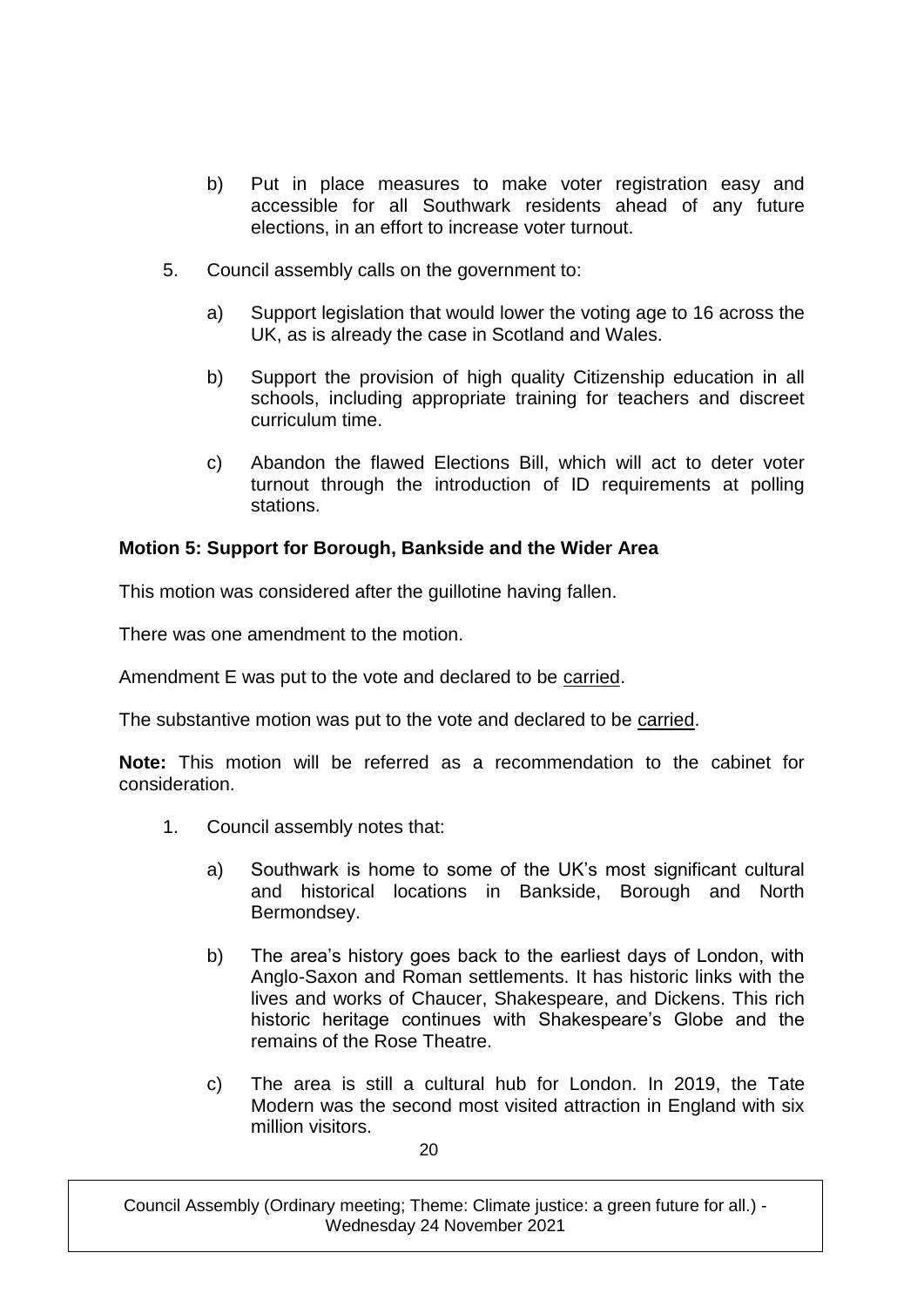- 2. Council assembly identifies that:
	- a) The Covid-19 pandemic has affected the area and its businesses. In October 2020, Better Bankside Business Improvement District said that footfall was about half what the area experiences for that time of year.
	- b) There is a need to continue to support the area and its businesses recover from the pandemic. Continuing to promote the area's heritage and associated tourism will play a part in any such revival.
	- c) Throughout the Covid-19 pandemic the council has provided a large amount of support for business across the borough. In Borough and Bankside, 428 business where supported to the value of £3.64 million.
	- d) We must continue to protect and celebrate its historic cultural heritage.
	- e) There are a number of heritage protections in place for Bankside. In addition to the listed buildings and scheduled Monuments, we also have the Borough High Street Conservation Area and the Thames Policy Area.
	- f) Southwark Council's Culture and Events team has directly invested over £13.3million in our cultural and heritage offer since 2010, in addition the sector has received funding from several non-culture specific grant programmes.
	- g) The council has been able to open the Southwark Heritage Centre and Walworth Library at a time that other local authorities are reducing their commitment to funding heritage projects.
	- h) Southwark Council takes its role as the custodian of the historic environment very seriously. Southwark has stated its vision is to preserve, conserve, celebrate and enhance Southwark's unique, but also fragile and irreplaceable historic environment. The Heritage Supplementary Planning Document (SPD) plays a vital part in designing a heritage strategy for Southwark that identifies what people value about their heritage and how it plays an active role in community life. The council welcomes proposals from the local community for locally listed buildings, in line with the criteria set out in the Heritage SPD.
	- 21 i) Southwark is a rich ecological resource with its parks and open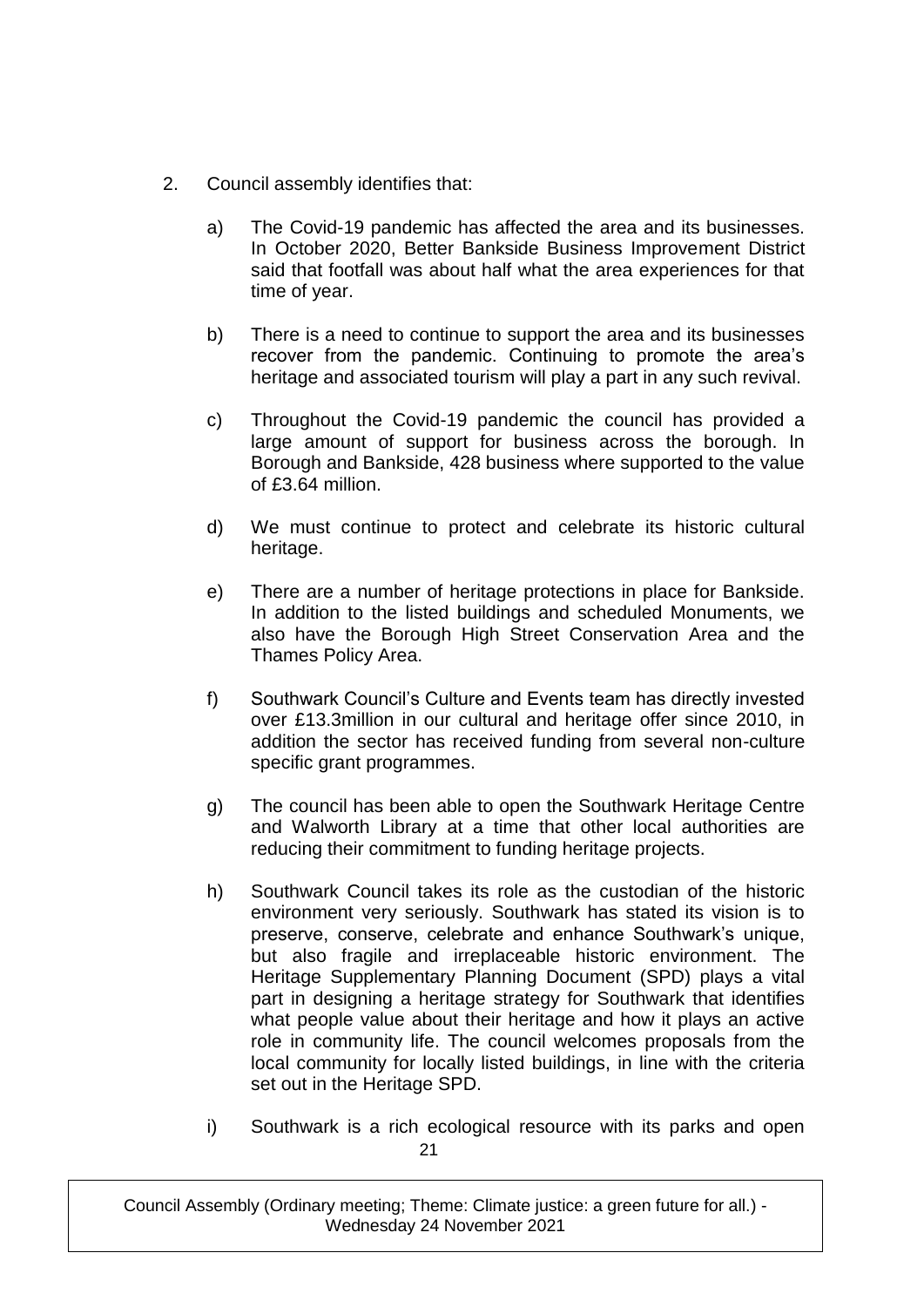spaces home to various species of birds, fish, mammals, wildflowers and invertebrates. The New Southwark Plan introduces 21 new Sites of Importance for Nature Conservation (SINCs) to protect the future ecological diversity of Southwark.

- j) The council has supported cultural institutions within that area including bringing the Africa centre to Southwark, which the council has given assistance in growing the centre from their HQ building to include arches on the Low Line; supporting the Central School of Ballet; and are collaborating with community groups to deliver a new permanent LGBTQ+ centre at Bankside.
- 3. Council assembly calls on cabinet to:
	- a) Launch and deliver a cultural recovery plan ensuring that Southwark continues to be a borough for cultural excellence; collect, conserve and celebrate our local history for future generations and enable all of our diverse communities to have access to cultural opportunities while protecting, preserving and growing our cultural venues, spaces and provision.
	- b) Continue to support business and cultural institutions in Borough and Bankside and across the whole of Southwark. The council must continue to champion the role heritage plays in Southwark's cultural life while reaffirming that it is the basis of Southwark's distinct character and allure.
	- c) Continue to acknowledge the great benefit in the many diverse voices through musical, literary and artistic creative events that are delivered through cultural groups, open spaces, libraries, heritage centres, museums, theatres, galleries and venues across Southwark.
	- d) Continue the Council's work in supporting heritage and culture with the understanding that history, and how people interpret the value of historic places, looks very different depending upon who you are and where you are looking.
	- e) Continue to amplify the many different voices that contribute to making Southwark so special, including social, communal, cultural, economic, spiritual, political, activist, artistic, and literary experiences and these reflect personal matters of belief, gender, sexuality, race, ethnicity, age, mobility. All have equally important histories that must be preserved, recorded and protected.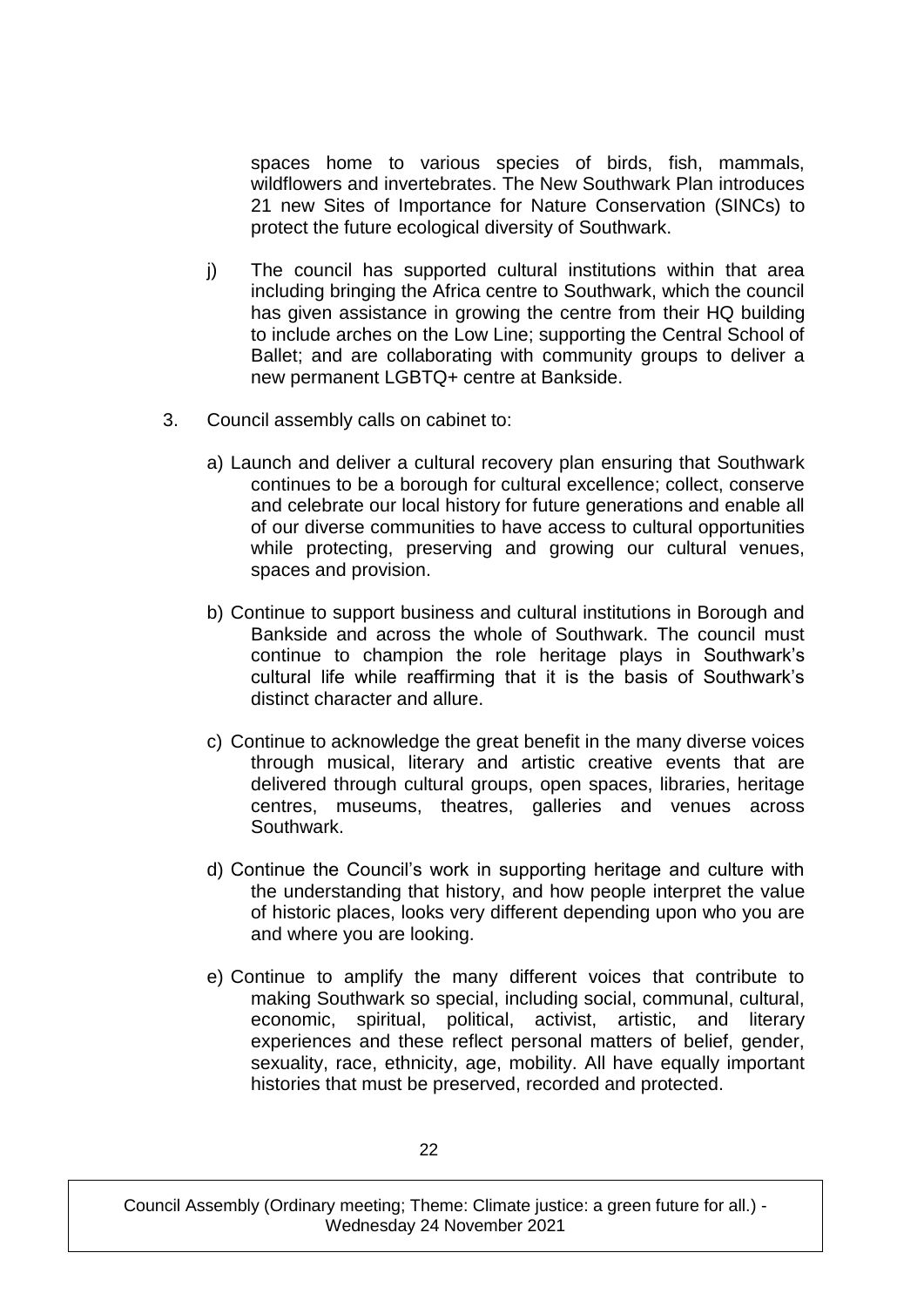# **Motion 6: Centenary Celebrations for Ada and Alfred Salter**

This motion was considered after the guillotine having fallen.

There were no amendments to the motion.

The motion was put to the vote and declared to be carried.

**Note:** This motion will be referred as a recommendation to the cabinet for consideration.

- 1. Council assembly notes:
	- a) 2022 marks the centenary of Ada Salter becoming Mayor and Dr Alfred Salter being elected MP. The Salters were a legendary and much loved couple, who became famous locally and nationally.
	- b) Ada left a well off home in the Midlands to do social work amongst the city slums. Alfred gave up a brilliant medical career to become a local doctor. Together they dedicated their lives to the people of Bermondsey and Rotherhithe.
	- c) Their pioneering work on the environment, housing and public health was transformational. Ada's Beautification Committee planted 9,000 trees and filled public spaces with flowers, playgrounds, music and sport. She designed model council housing and supported women factory workers. Alfred promoted free medical treatment, a solarium, a convalescent home for mothers, and health education by cinema vans on the streets. As Quakers, they both campaigned tirelessly for peace.
	- d) The Salters' key issues environment, housing and public health are even more crucial today, as we face a climate crisis, worldwide homelessness and a global pandemic.
- 2. Council assembly welcomes the fact that:
	- a) Community activists have set up a Salter Centenary Project to celebrate the Salters' vision and continue their inspiring legacy.
	- b) Dame Judi Dench has become their patron, giving her support as a fellow Quaker and enthusiastic environmentalist.
	- c) The project will create and support events and activities in the spirit of Ada and Alfred, so their principles are carried forward into the future.

23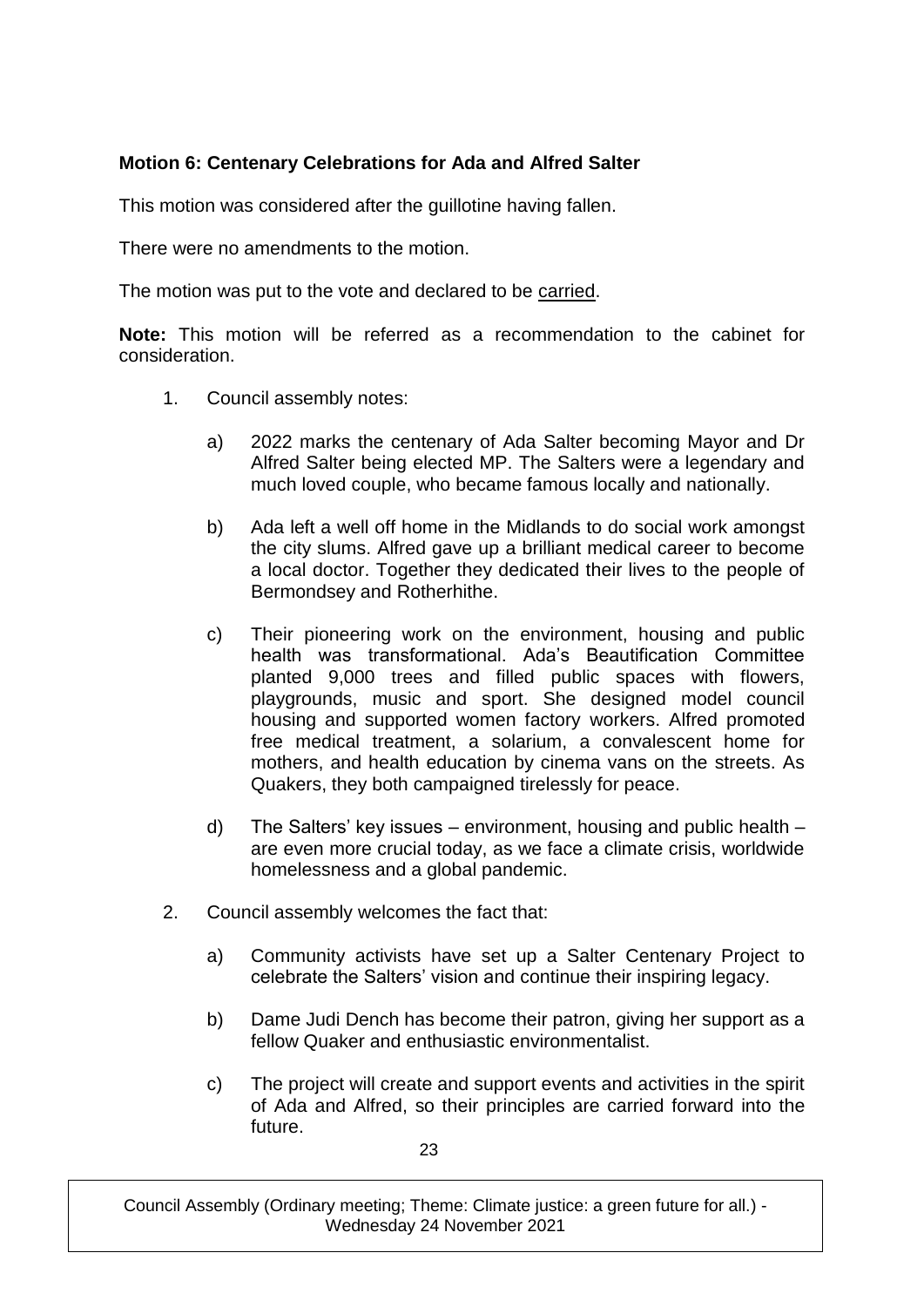- 3. Council assembly calls on the cabinet to:
	- a) Celebrate the inspiration of Ada and Alfred Salter in their centenary year by providing resources, for instance to organise a Salter exhibition from the local studies archives.
	- b) Support the Salter Centenary Project in its community activities, such as environmental plans for greening the area.
	- c) Invite civic representatives and residents from Ada's home town of Raunds to join the centenary celebrations.

# **Motion 7: Transport for London funding**

This motion was considered prior to the guillotine having fallen.

Councillor Michael Situ moved the motion. Councillor Kath Whittam seconded the motion.

There was one amendment to the motion. Councillor Nick Johnson moved Amendment F. Councillor Hamish McCallum seconded Amendment F.

Following debate (Councillors Catherine Rose, Ian Wingfield, Peter John), Amendment F was put to the vote and declared to be lost.

The motion was put to the vote and declared to be carried.

**Note:** This motion will be referred as a recommendation to the cabinet for consideration.

- 1. This Council Assembly is appalled by the Government's lack of concern for the future funding of London's transport system. With less than three weeks to go before the emergency deal with Transport for London (TfL) expires on 11 December 2021, there is still no certainty on long-term funding.
- 2. Council assembly believes that:
	- a. This continued uncertainty poses a grave threat to Londoners' jobs, livelihoods and health; the delivery of new homes; and efforts to address the climate emergency. Not only is the capital struggling to emerge from the Covid-19 pandemic both socially and economically but TfL itself has lost valuable traveller revenue which undercuts its business model.
	- 24 b. The alternative to guaranteed funding would be drastic cuts in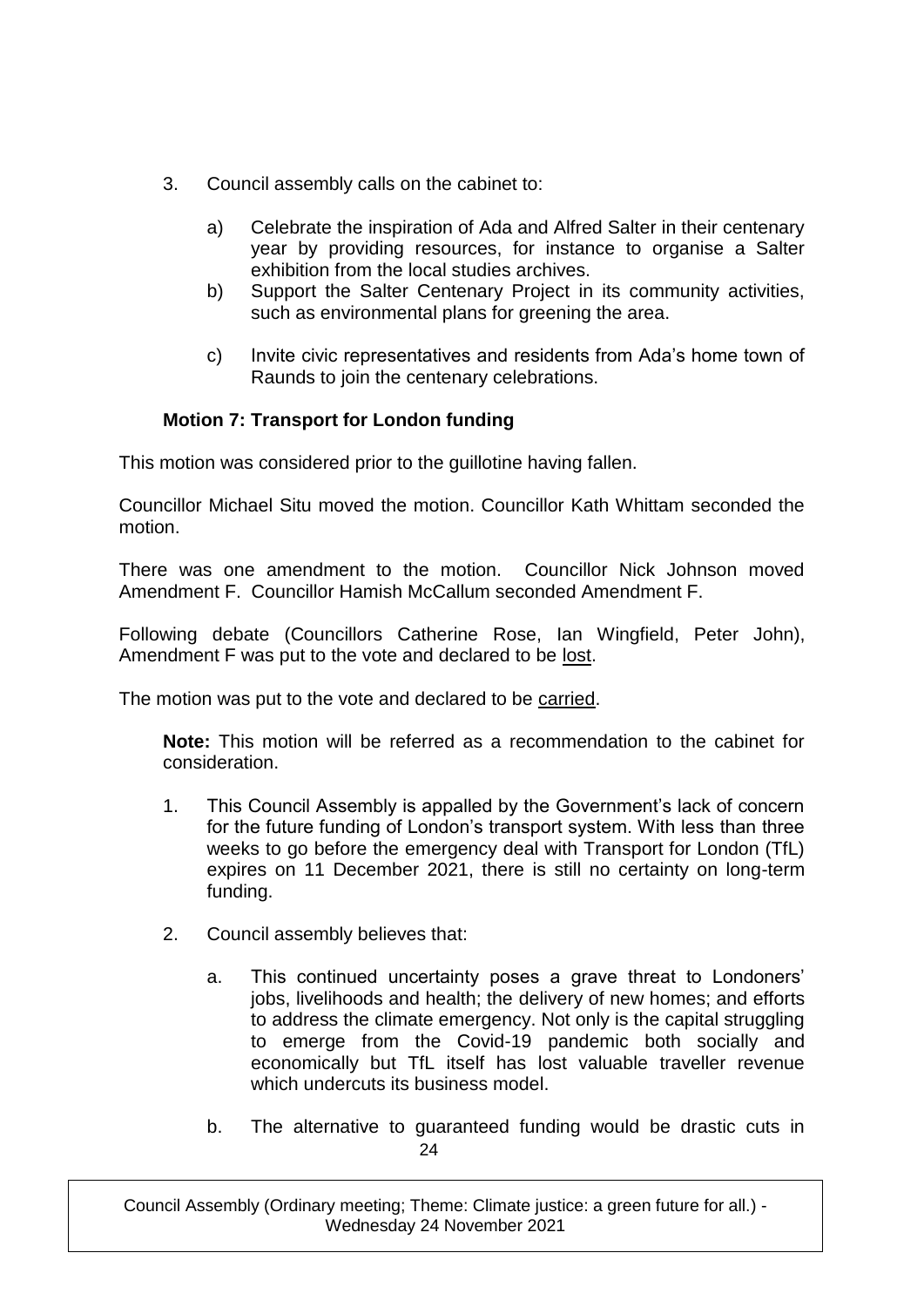public transport services, such as:

- i. An 18% cut in bus services leading to a withdrawal of 100 routes and less frequent services on 200 more;
- ii. A 9% cut in underground services resulting in reduced maintenance and the scrapping of the Bakerloo Line extension;
- iii. Stopping the introduction of new electric buses;
- iv. Cutting funding to local road improvements including no more cycle lanes and 20mph zones, and the closure of Rotherhithe Tunnel;
- v. And a consequent increase in bus and tube fares.
- c. The effect of these cuts would cause widespread disruption and gridlock across the capital, unfairly punishing millions of Londoners, and would put both London's and the national economic recovery at risk. Without urgent Government investment to plug a £1.9 billion funding gap there will be a resultant 'managed decline' in services creating a 'vicious circle' of under-investment and service cuts resulting in an infrequent and unreliable transport system.
- 3. London's public transport system desperately needs a proper funding settlement from the Government. It is vital to the national recovery from Covid-19, and it is vital to creating a sustainable, green future. London's commuters and key workers deserve a world-class public transport system - not drastic cuts and fare hikes.
- 4. This Council Assembly therefore calls upon the Leader and the Cabinet to liaise with the Mayor for London, the GLA and London Councils to lobby the Government to guarantee the future funding settlement for TfL.

## **6. REPORTS FOR DECISION**

## **6.1 NEW CIVIC AWARD - DIVERSITY**

After debate (Councillor Alice Macdonald), the recommendations were put to the vote and declared Carried.

## **RESOLVED:**

1. That further to a motion agreed by council assembly in July 2019, council assembly agreed to create an additional new Civic Award, which specifically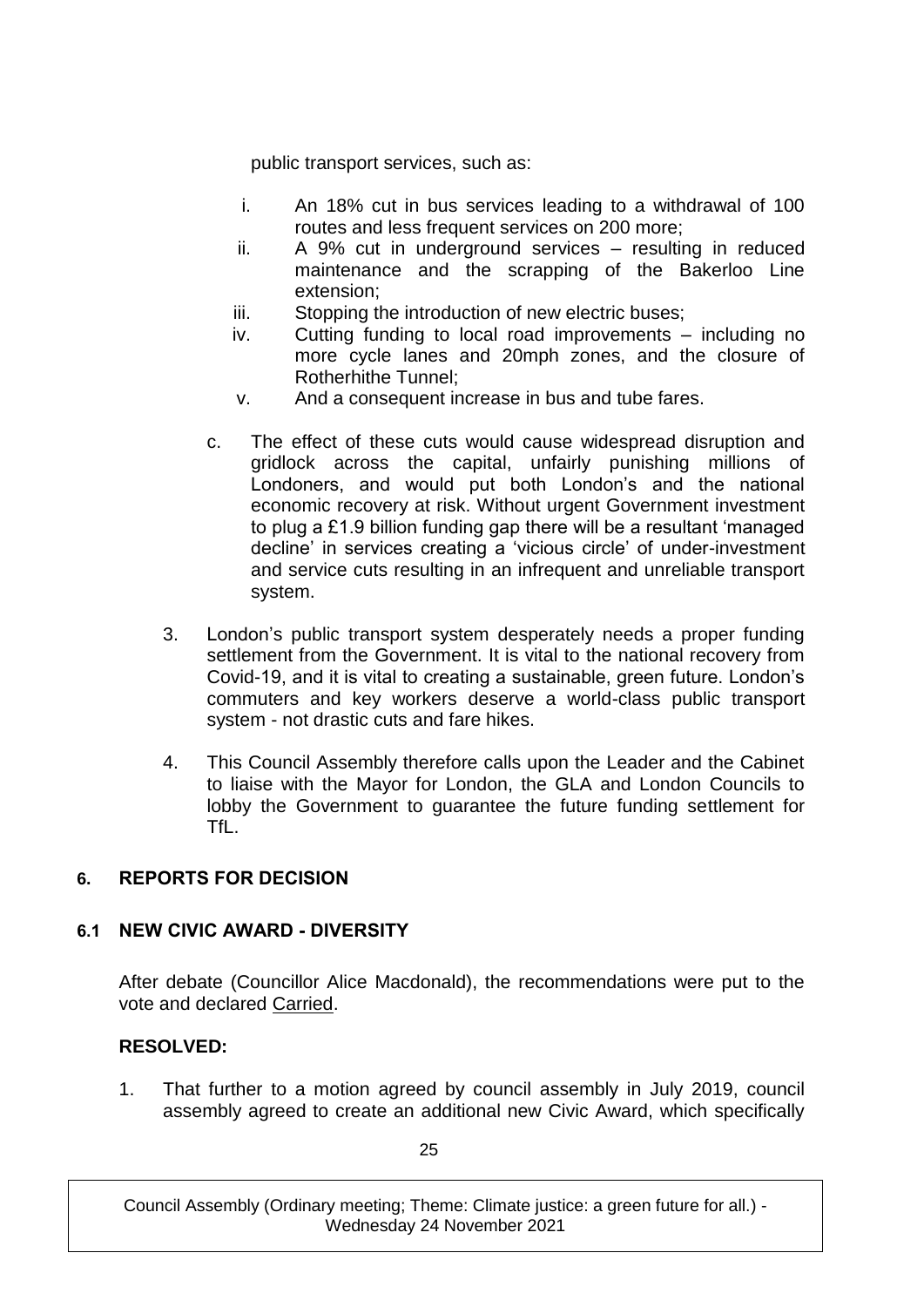and additionally recognises and values the importance of enabling Southwark to be a welcoming, inclusive, fair, tolerant, cohesive and integrated borough, which values and celebrates the rich diversity of the borough and promotes good community relations, so that all feel welcome, safe and included. One award is to be made each year based on the criteria set out in paragraphs 11- 14 of the report.

2. To agree that Southwark Together be the name of the new Civic Award.

# **6.2 TREASURY MANAGEMENT - MID-YEAR UPDATE 2021-22**

The recommendations were put to the vote and declared Carried.

# **RESOLVED:**

- 1. That council assembly note the 2021-22 mid-year treasury management update report and that:
	- all treasury management activity was undertaken in compliance with the approved treasury management strategy and within the council's prudential indicators, as Appendix A
	- the balance outstanding on all external debt as at 30 September 2021 was £826m
	- in the six months to 30 September 2021 the average investment balance was £179m and the balance of investments at 30 September 2021 stood at £143m.

## **6.3 WAIVER OF SIX MONTH COUNCILLOR ATTENDANCE RULE - SECTION 85 OF LOCAL GOVERNMENT ACT 1972**

The recommendations were put to the vote and declared Carried.

## **RESOLVED:**

- 1. That in accordance with Section 85 of the Local Government Act 1972, council assembly approved Councillor Anood Al-Samerai's non-attendance at meetings until 1 April 2022 on the grounds of parental responsibility (maternity leave).
- 2. That in accordance with Section 85 of the Local Government Act 1972, council assembly approved Councillor Lauder's non-attendance at meetings until the end of the 2021/22 municipal year (5 May 2022) on the grounds of continued ill health.